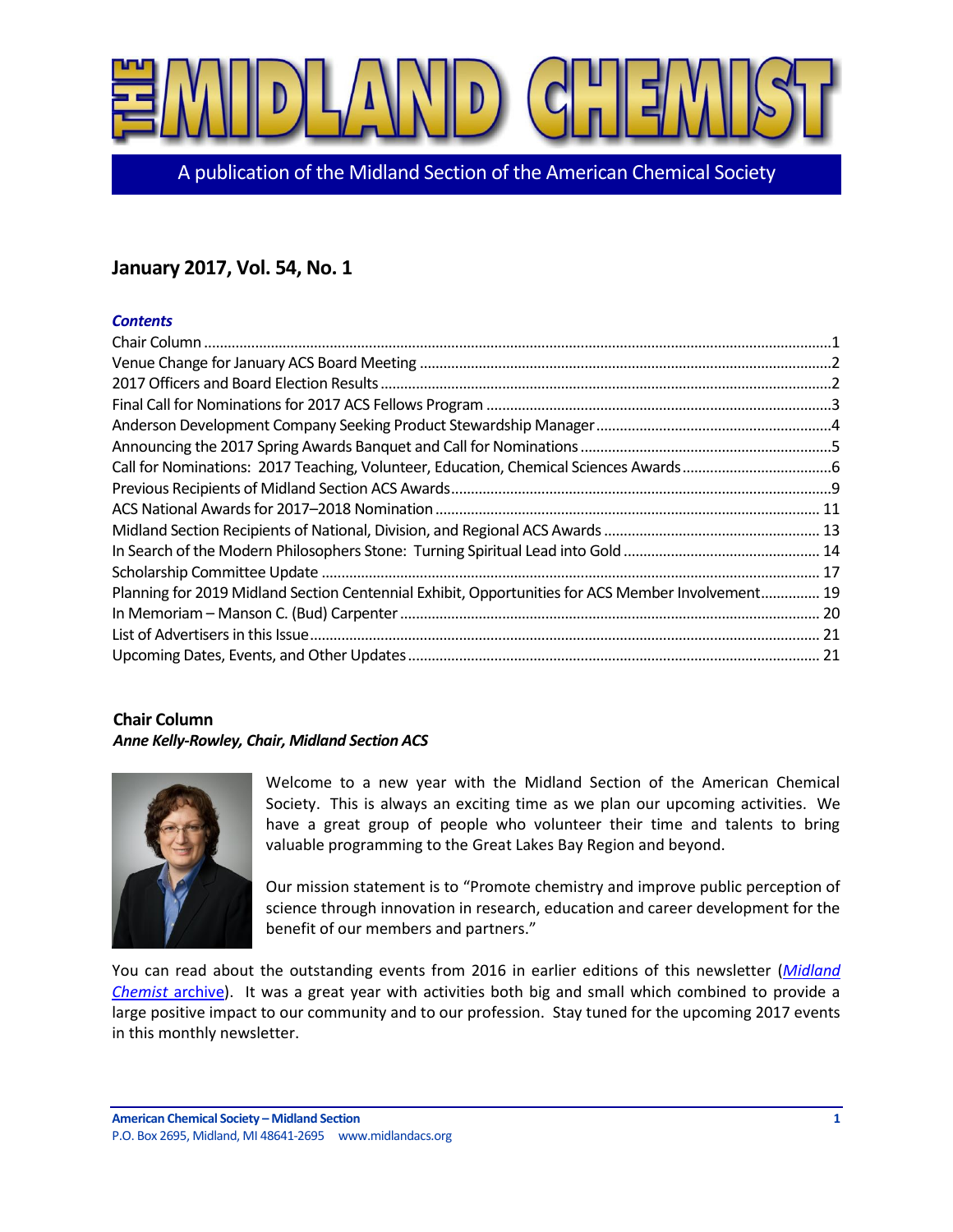I'd like to encourage you to "Get involved"! Come to several different events and talk with the ACS members there. You may find a particular passion that you want to pursue. We have many volunteer opportunities available, from leadership to committee membership and even helping with single events. It's a great opportunity to get to know other chemists in the area and to both mentor and be mentored. If you have an interest in getting involved or just want to make suggestions for future events you can contact me a[t amkelly-rowley@dow.com.](mailto:amkelly-rowley@dow.com)

# <span id="page-1-0"></span>**Venue Change for January ACS Board Meeting** *Anne Kelly-Rowley, Chair, Midland Section ACS*

The first Midland Section ACS Board meeting of 2017 will be held the evening of Monday, January 9, beginning at 7:00 PM, at the MSU STEM Center Building (1910 West St. Andrews Road, Midland). The MSU STEM Center is located just across the street from the Midland Center for the Arts, our usual Board meeting venue. I hope to see you there.

# <span id="page-1-1"></span>**2017 Officers and Board Election Results** *Wenyi Huang, Chair, 2016 Nominations & Elections Committee*

A summary of the results of the election of 2017 Officers and Board members of the Midland Section of the American Chemical Society is reported below.

| <b>Positions</b>                             | <b>Elected Members</b>                                     |
|----------------------------------------------|------------------------------------------------------------|
| Chair-elect (1-year term)                    | Wenyi Huang                                                |
| Secretary (1-year term)                      | Kshitish Patankar                                          |
| Treasurer (1-year term)                      | Michelle Rivard                                            |
| Chair, Nominations & Elections (1-year term) | <b>Wendy Flory</b>                                         |
| Councilor (3-year term)                      | Tina Leaym                                                 |
| Alternate Councilor (3-year term)            | Steve Keinath                                              |
| Directors (3 positions, 3-year terms)        | <b>Wendell Dilling</b><br>Regina Malczewski<br>Aswini Dash |

A total of 96 valid ballots were received. Great appreciation is due to those who put the effort into running for a position on the board and to those who cast their votes. Congratulations and welcome to the 2017 Officers and Board members!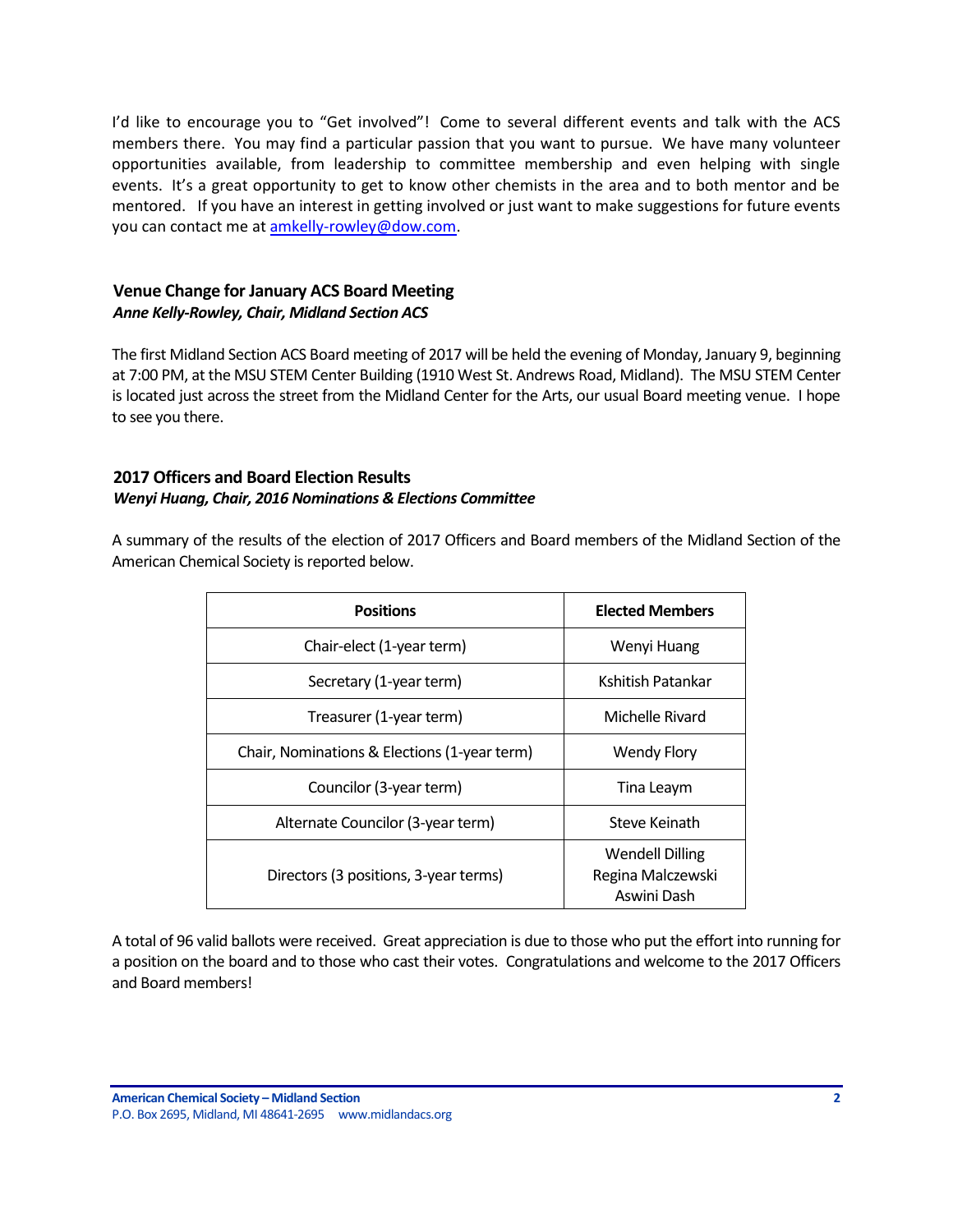# <span id="page-2-0"></span>**Final Call for Nominations for 2017 ACS Fellows Program** *Diana Deese, Chair, Midland Section ACS Awards Committee*

*"… a fellow is a member of a group of learned people who work together as [peers](https://en.wikipedia.org/wiki/Peer_group) in the pursuit of mutual knowledge or practice …" Wikipedia*

As Chair of the Midland Section ACS Awards Committee, I would like to make everyone aware of the ACS Fellows Program.

Although the "Fellow" designation has been adopted by many professional societies, the criteria for awarding this designation vary significantly from society to society. The ACS Fellows Program uniquely recognizes a different standard of achievement and service. Specifically, the Fellow of the American Chemical Society (ACSF) designation is awarded to a member who, in some capacity, has made exceptional contributions to the science or profession **and** has provided excellent volunteer service to the ACS community.

The purpose of the ACS Fellows Program, one component of the broader ACS Awards Program, is to recognize and honor members of the American Chemical Society for their outstanding achievements in and contributions to the science and the profession **and** for their equally exemplary service to the Society.

#### A. Nominees

- 1. Nominees for ACS Fellows must be current members (including retired and emeritus members) in good standing of the American Chemical Society.
- 2. Current members of the Fellows Selection Committee, Fellows Oversight Committee, ACS Board of Directors, and current ACS staff are not eligible to be nominees.
- 3. Former members or deceased members will not be considered as nominees for ACS Fellows. However, if a member dies after his/her name is submitted as a nominee and if that candidate is selected, he/she will be granted the Fellow designation posthumously.
- 4. Nominees, in past and present circumstances, are expected to employ and require good safety protocols and practices in their laboratories and/or work environments; uphold the highest ethical standards in their laboratories and/or work environments; and otherwise adhere to the Chemical Professional's Code of Conduct. Nominators must address this in the online nomination form.
- 5. Nomination for other awards, including national, regional, or local ACS awards, does not disqualify a member from being nominated for ACS Fellow.

### B. Nominators

- 1. Primary and secondary nominators must be current members (including retired and emeritus members) in good standing of the American Chemical Society.
- 2. Current members of the Fellows Selection Committee, Fellows Oversight Committee, ACS Board of Directors, and current ACS staff are not eligible to be primary or secondary nominators.
- 3. The primary nominator must be eligible to submit as an individual member or on behalf of a Committee, Local Section, or Technical Division. Refer to the Nomination Types section for specific eligibility requirements for primary nominators.
- 4. No more than one of the nominators (primary or secondary) may be from the same work group at the nominee's primary place of employment. If the nominee is retired, only one nominator (primary or secondary) may be from the nominee's last place of employment prior to retirement.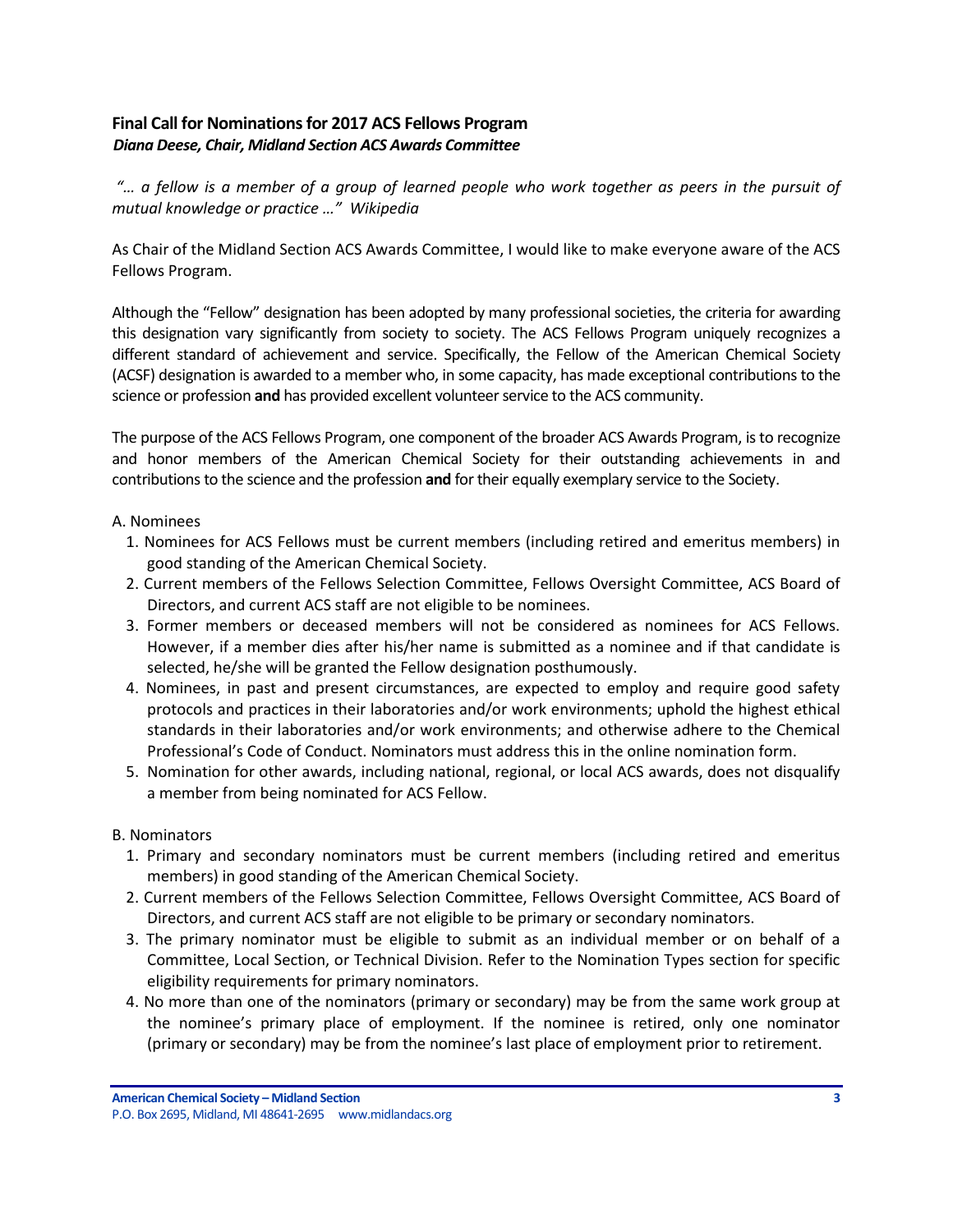5. Refer to the Nomination Types section for guidelines about serving as a nominator for more than one nomination.

For more information, see <https://www.acs.org/content/acs/en/funding-and-awards/fellows.html>

The Midland Section of the ACS is allowed two (2) nominations for ACS Fellow per year. If you know of someone who fits the criteria, or if you would like to nominate yourself, and would like to work with me to put together a nomination package, please contact me at [dkdeese@dow.com.](mailto:dkdeese@dow.com)

As the deadline for National ACS Fellow nomination submissions is around the first of April, I need to have packets completed and sent back to me by February 1, 2017. There will be one thousand and one excuses that will pop up between now and February, … so let's get started now!

Editor's note: The following list of Midland Section ACS members are those who have already been selected and honored as National ACS Fellows to date.

- 2010 Wendell L. Dilling, Michael J. Owen
- 2011 Bob A. Howell, Thomas H. Lane, Connie J. Murphy
- 2013 Patrick B. Smith
- 2014 Janet M. Smith
- 2015 Gretchen S. Kohl
- 2016 Joan M. Sabourin

# <span id="page-3-0"></span>**Anderson Development Company Seeking Product Stewardship Manager** *Tricia Harju, Director of Human Resources, Anderson Development Company*

There is a Product Stewardship opportunity at Anderson Development Company. Essential duties include the following.

- Manage GHS/HAZCOM program. This includes SDS and label authoring and document management. Provide DOT/IATA/IMDG support.
- Manage program to comply with global product safety/chemical control regulations.
- Stay up-to-date on global product stewardship/safety regulations and company business needs. Communicate information to relevant parties including potential impact to the company.

Anderson Development Company is an award-winning, innovative specialty and custom chemical manufacturer. Anderson Development is located in Adrian, MI, within driving range of the Metro Detroit, Ann Arbor, Jackson, and Toledo areas. To find out more please visit [http://www.andersondevelopment.com.](http://www.andersondevelopment.com/) Send resume with salary requirements t[o HR.Adrian@anddev.com.](mailto:HR.Adrian@anddev.com)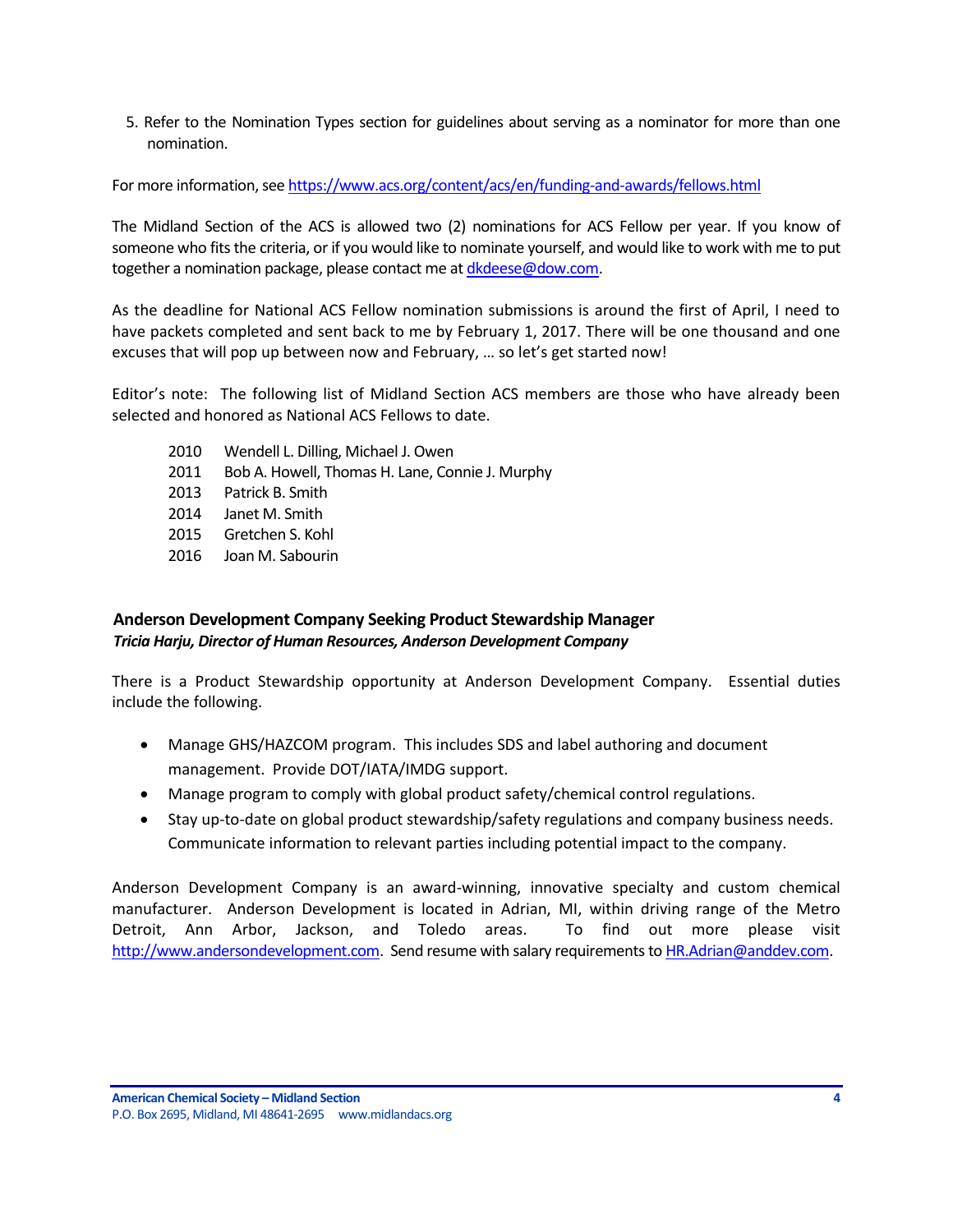# <span id="page-4-0"></span>**Announcing the 2017 Spring Awards Banquet and Call for Nominations** *Diana Deese, Awards Committee Chair, Midland Section ACS*

It is that time of year again when we have the opportunity to recognize outstanding educators, volunteers, and colleagues. I am asking that you take the time and nominate that outstanding person and have them recognized at the American Chemical Society-Midland Section Spring Awards Banquet at the Great Hall and Convention Center in Midland on Wednesday, May 3, 2017. The awards banquet is a great way to connect with others in the industry, those who have gone before us, those who teach the next generation, and those who will be following in our footsteps.

The process of nominating can be fun and easy. Consider getting your colleagues together for lunch and putting together a packet. If you are in a managerial role and are worried about favoritism, consider nominating 2-3 qualified persons (you will remain anonymous). If you feel you deserve an award but everyone is just too busy to notice, consider leaving suggestions or have an outright discussion with your manager. If you are a parent: Does your child have a great science teacher? If so, consider nominating him/her.

From personal experience, if you know the deserving person, it only takes 1 hour to put together an awardwinning letter and an additional 15 minutes soliciting supporting letters. Think of what it will mean to that person and how good you will feel about your good deed. I have listed previous award recipients and would like to remedy that frequent "No Recipient" comment, as there is surely someone deserving in every category!

When you realize how exciting it is to nominate someone at the local level and you want to do more, I invite you to peruse the veritable cornucopia of awards the American Chemical Society offers at the national level. I have listed them as the last page of the call for nominations along with a web address where you can find out more information. Now is the time to begin nominations for National ACS awards for 2017-2018 as most annual reviews have a deadline of November 1.

Nomination packets for all awards (except outstanding high school and collegiate awards) must, at a minimum, consist of a current resume or equivalent, and at least one supporting letter in addition to your letter of nomination, all stating why the nominee is deserving of the award with specific examples of professional involvement/growth, contributions to industry, and outside affiliations.

It is highly recommended that the nomination include a publications and patent list where applicable and additional letters of support which can come from students, parents, community members, and/or administrators. An example nomination letter can be requested from the awards chair via e-mail. Nominees must not have received the same award that they are being nominated for within the past 10 years. Nominations not meeting the minimum requirements, and submissions received after the April 1, 2017 deadline, will not be considered.

For those of you sequestered in labs who feel you might not be able to attend unless you nominate someone, I say save the date and come on out for a night of food, fun, and fraternization! Watch for more detailed information right here in *The Midland Chemist*!

As always, contact me if you have any questions: Diana Deese, Midland Section ACS Awards Committee Chair [\(dkdeese@dow.com\)](mailto:dkdeese@dow.com).

**American Chemical Society – Midland Section 5** P.O. Box 2695, Midland, MI 48641-2695 www.midlandacs.org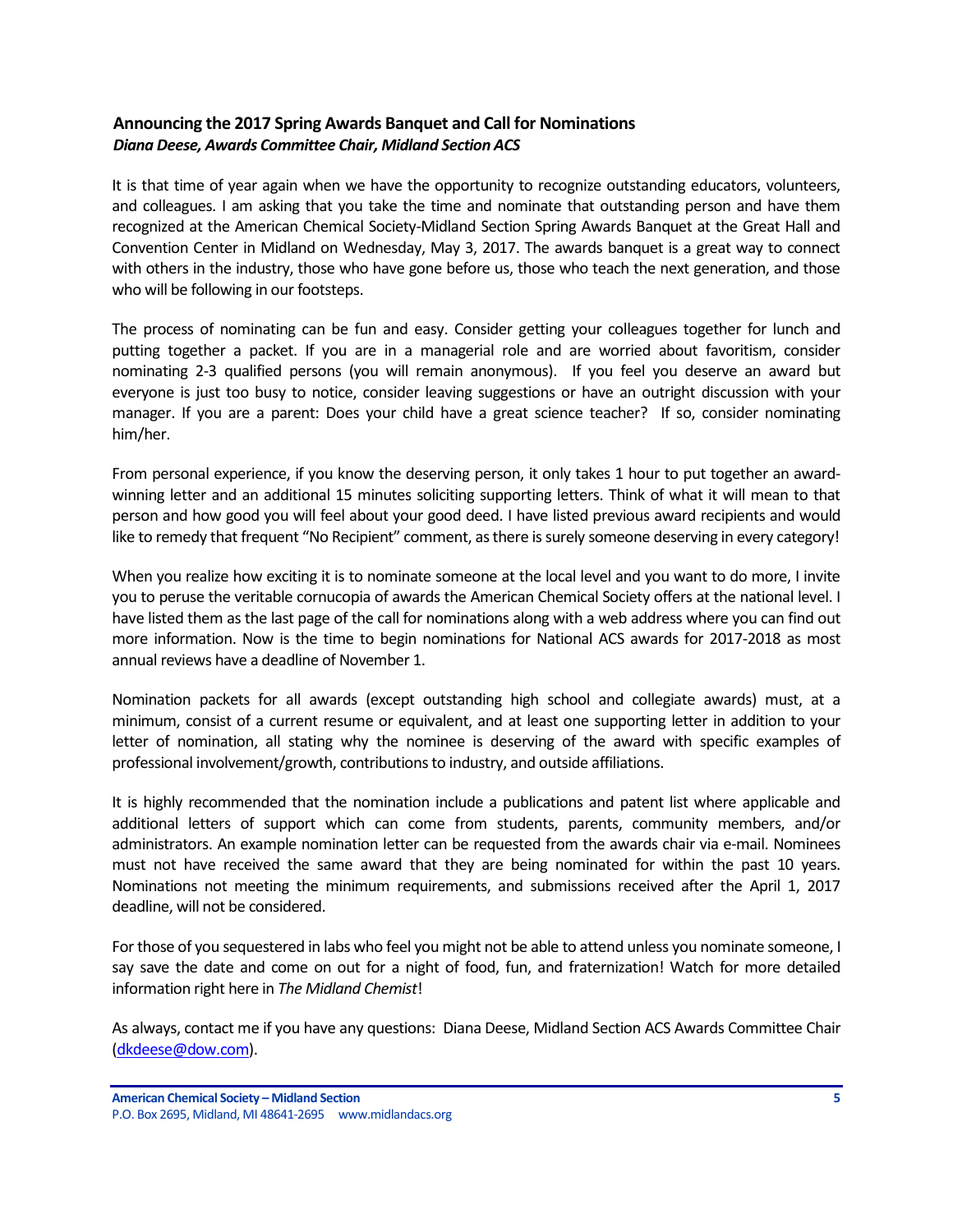# <span id="page-5-0"></span>**Call for Nominations: 2017 Teaching, Volunteer, Education, Chemical Sciences Awards** *Diana Deese, Awards Committee Chair, Midland Section ACS*

Each year, the Midland Section of the American Chemical Society presents awards to recognize outstanding achievement in the chemical sciences. Nominations for the 2017 awards are invited for the following areas:

- Outstanding Elementary Level Science Teaching
- Outstanding Middle Level Science Teaching
- Outstanding High School Chemistry Teaching
- Outstanding College Chemistry Teaching
- Science Education Volunteer of the Year
- Outstanding Achievement and Promotion of the Chemical Sciences
- Outstanding Service to the American Chemical Society
- Outstanding Chemical Technician
- Outstanding High School/ College Chemistry Students

### *Outstanding Science / Chemistry Teaching Awards*

Candidates for the teaching awards must be educators at schools in the five-county geographical area of the Midland Section: Bay, Gratiot, Isabella, Midland and Saginaw Counties. One candidate will be recognized for their teaching contributions in each of the following categories: Elementary, Middle Level, High School, and College.

#### *Science Education Volunteer of the Year*

The Science Education Volunteer of the Year award is presented to an individual who makes a substantial contribution to science learning in the Midland Section through voluntary efforts.

### *Outstanding Achievement and Promotion of the Chemical Sciences*

Each year the Midland Section honors an individual residing within the Section's geographical area who has demonstrated outstanding achievement and promotion of the chemical sciences. This award recognizes dedication and service to the chemical profession, but the recipient need not be an ACS member.

#### *Outstanding Service to the American Chemical Society*

The Section sponsors an annual award to recognize outstanding service to the Midland Section of the ACS. This award recognizes achievement in the promotion of the goals and objectives of the Society. Nominees shall be members of the Midland Section. Nominations should include a history of service to the Midland Section, and supporting letters from fellow ACS members.

#### *Outstanding Chemical Technician*

The Section presents an annual Outstanding Chemical Technician Award to an individual who has demonstrated an extremely high degree of professionalism as a chemical technician. Nominees must have worked for five years as a chemical technician, or in a related field, and whose primary job includes conducting experimentation or correlating information to help solve chemical problems or discover new chemical knowledge. The nominee must have successfully completed a two-year post-high school level chemistry curriculum leading to an associate degree, the equivalent course in a baccalaureate program, or equivalent experience. Chemical technicians do not need to be an ACS member to be eligible for this award. Nominations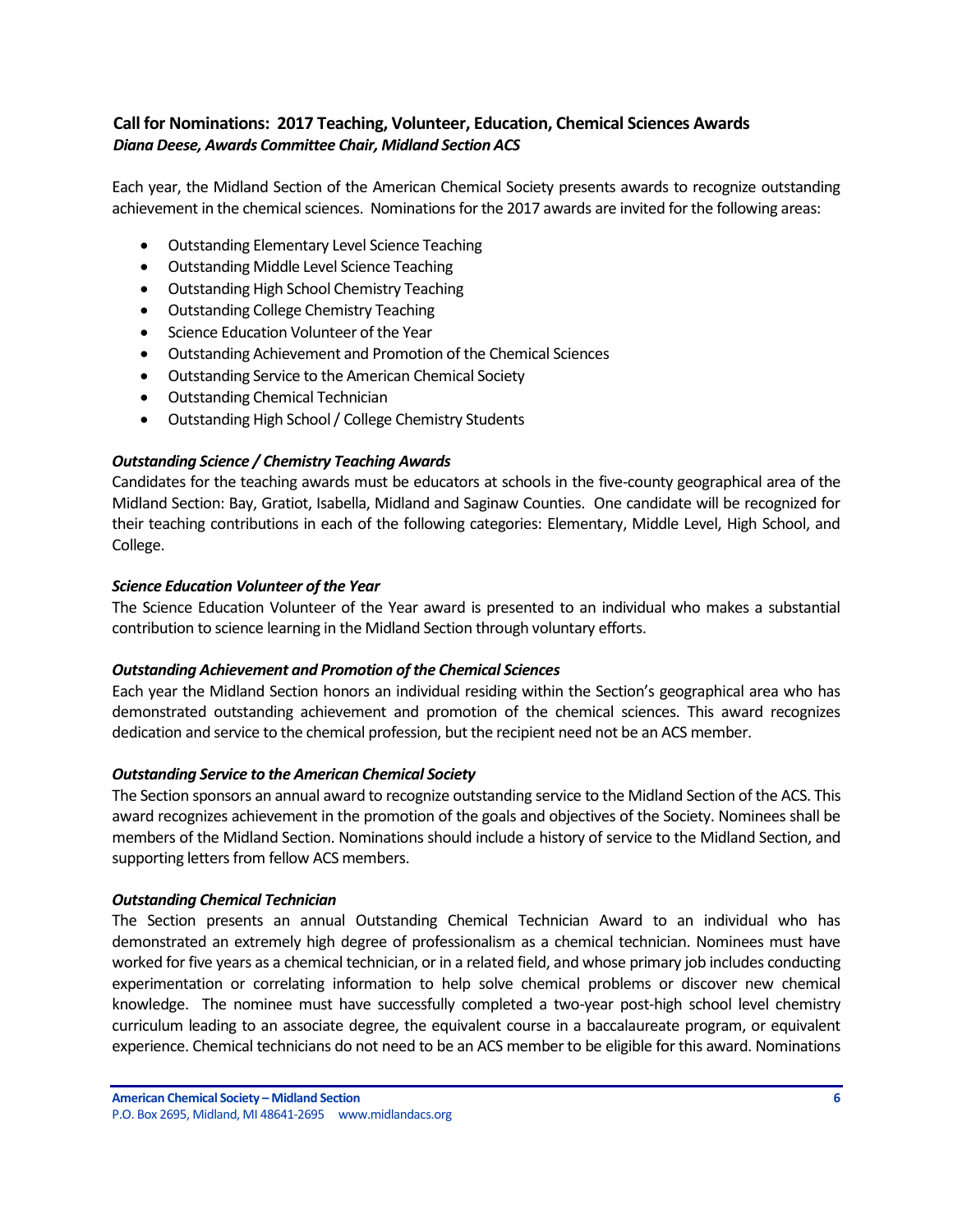should include outside affiliations. *Request the National ACS nomination form from the awards chair to nominate in this category.* 

Recipients of all awards will be selected by the Awards Committee with the exception of the Outstanding Achievement and Promotion of the Chemical Sciences award which is submitted to the Midland Section ACS Executive Committee for approval. Nominators should write a letter indicating the award and describing the attributes of the candidate.

Nomination packets for all awards (except outstanding high school and collegiate awards) must, at a minimum, consist of a current resume or equivalent, and at least one additional supporting letter included with your nomination all stating why the nominee is deserving of the award. Specific examples should be given in areas such as professional involvement/growth, contributions to industry, and outside affiliations. It is highly recommended that the nomination include a publications and patent list where applicable. Additional letters of support can come from students, parents, community members, and/or administrators.

The deadline for nominations is Saturday, April 1, 2017. Nominations not meeting the minimum requirements, and submissions received after the April 1 deadline, will not be considered. Mail or fax submissions are acceptable; *electronic (e-mail) submissions are preferred*. All submissions must be accompanied by the name, position, address and phone number of the nominator.

#### *Outstanding High School / College Chemistry Students*

The Awards Committee also recognizes outstanding chemistry students at the high school and collegiate levels. Those students should be selected by their respective departments, and their names forwarded to the Awards Committee using the form attached to this call for nominations. One selection per school; no supporting letters needed.

Award recipients as well as Chemistry Olympiad winners and Fifty/Sixty/Seventy Year ACS Members will be honored at the 2017 ACS Spring Recognition Dinner at the Great Hall and Convention Center, in Midland, on Wednesday, May 3, 2017.

The Awards Committee greatly appreciates the efforts involved in nominating someone, and wishes to thank you for helping to recognize deserving students, colleagues, and educators in our local section. Please pass this information along to anyone involved in our local science programs!

For example nominations or more detail on any award, please contact Diana Deese. *Electronic submissions are acceptable and preferred*.

Diana K. Deese, Chair, Midland Section ACS Awards Committee Phone: (989) 636-9915, E-mail[: awards@midlandacs.org](mailto:awards@midlandacs.org) or [dkdeese@dow.com](mailto:dkdeese@dow.com)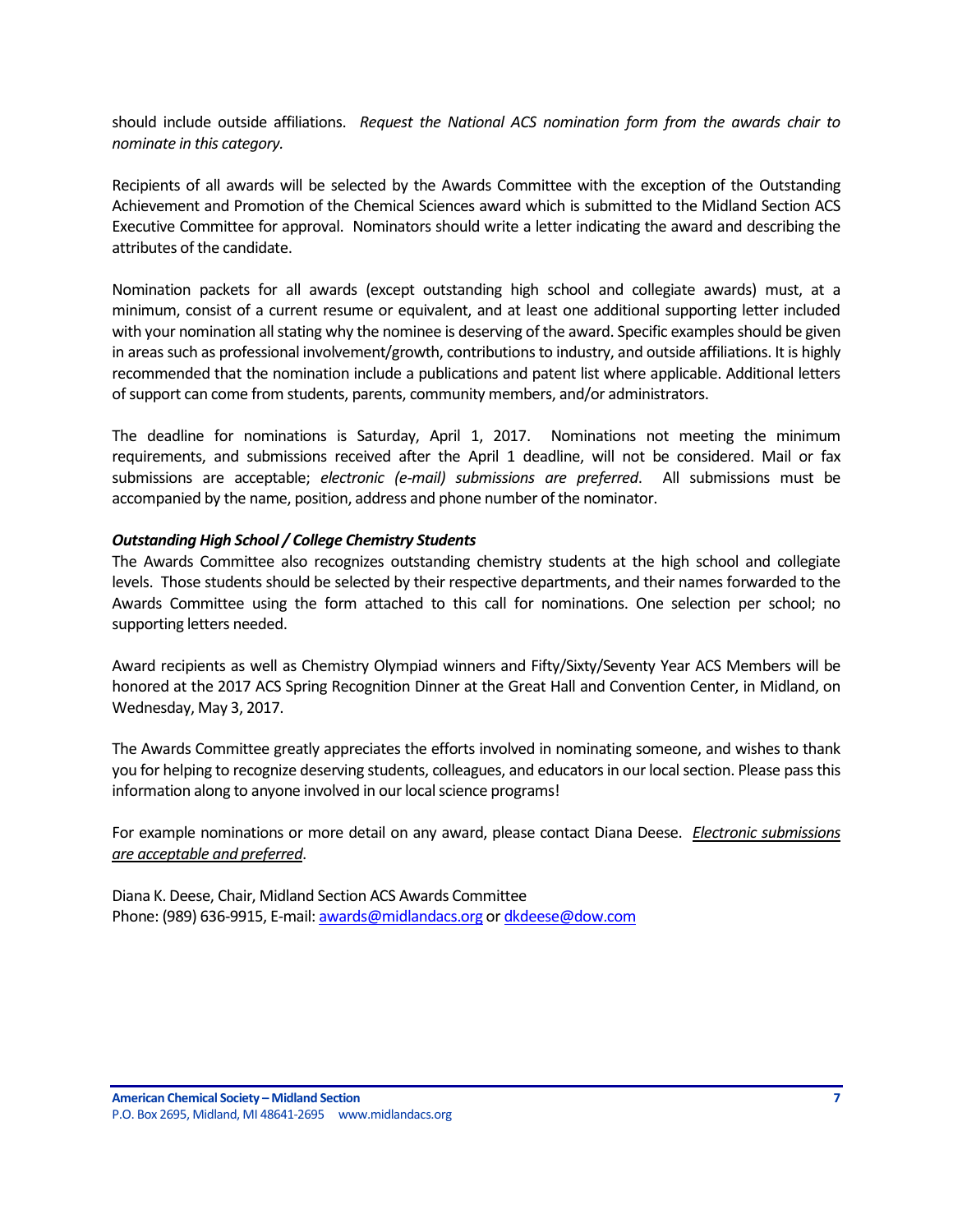

# **American Chemical Society – Midland Section**

**Nomination Form for 2017 Outstanding High School / Collegiate Chemistry Student ACS Midland Section**

| (Indicate) (Please print legibly)                                                |
|----------------------------------------------------------------------------------|
|                                                                                  |
|                                                                                  |
|                                                                                  |
| Student's career/postgraduate plans (if known):                                  |
|                                                                                  |
| ,我们也不能在这里的时候,我们也不能在这里的时候,我们也不能在这里的时候,我们也不能会在这里的时候,我们也不能会在这里的时候,我们也不能会在这里的时候,我们也不 |
| Please return this form to the following address no later than April 1, 2017:    |
| Diana K. Deese<br>ACS Awards Committee Chair, Midland Section                    |
| Phone: (989) 636-9915                                                            |

**American Chemical Society – Midland Section 8** P.O. Box 2695, Midland, MI 48641-2695 www.midlandacs.org

E-mail[: dkdeese@dow.com](mailto:dkdeese@dow.com)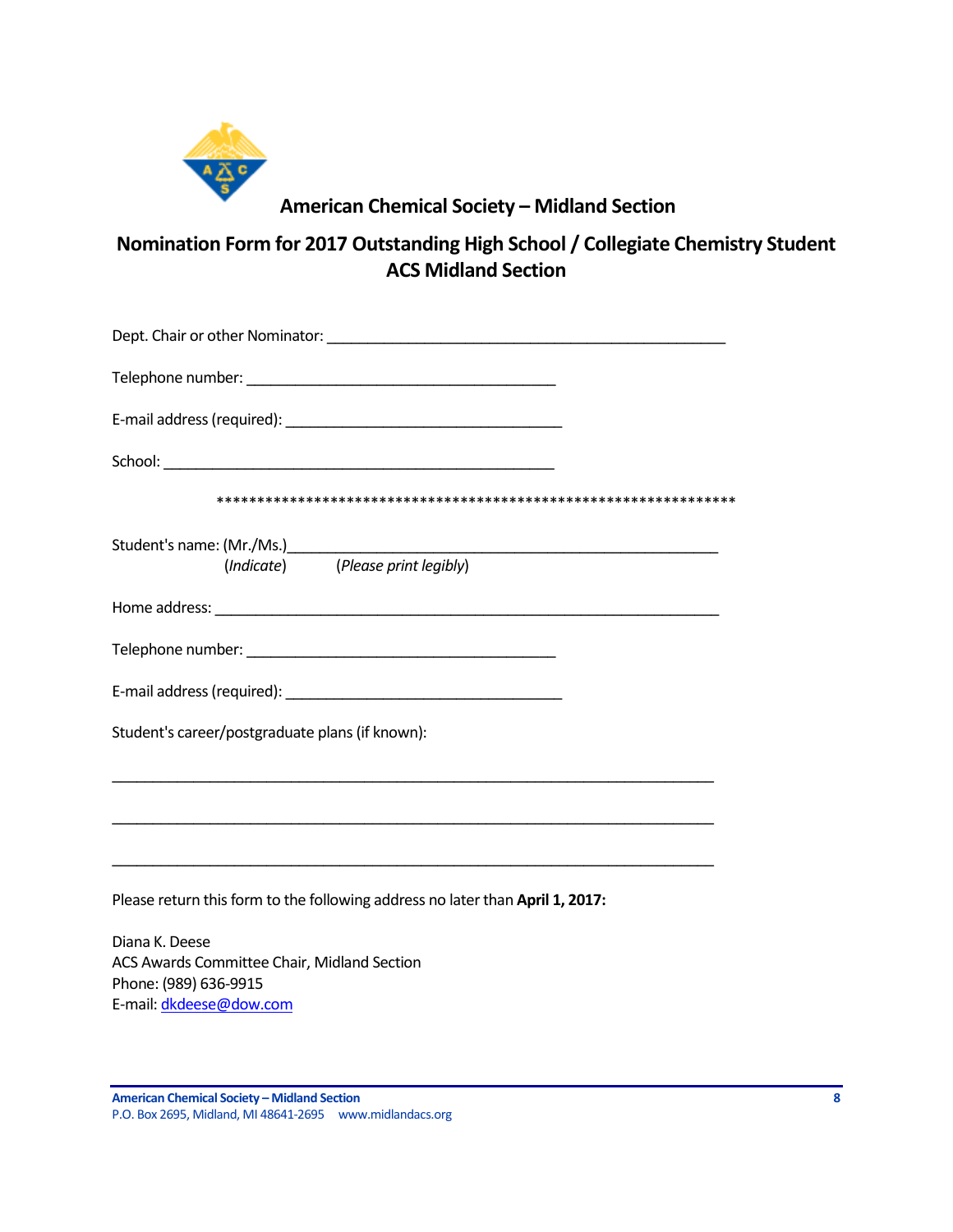# <span id="page-8-0"></span>**Previous Recipients of Midland Section ACS Awards** *Diana Deese, Awards Committee Chair, Midland Section ACS*

|      | <b>Elementary Level Science Education</b> |      | <b>Middle Level Science Education</b> |      | <b>High School Chemistry Teaching</b> |
|------|-------------------------------------------|------|---------------------------------------|------|---------------------------------------|
| 1992 | Karen Ziemelis                            | 1992 | Derrell Steffen                       | 1989 | Robert Wallace                        |
| 1993 | Lela Wade                                 | 1993 | Laurie Hepinstall                     | 1990 | Gary Ronk                             |
| 1994 | Constance A. Dullock                      | 1994 | JoAnn Kraut                           | 1991 | No Recipient                          |
| 1995 | Joan Klopcic                              | 1995 | No Recipient                          | 1992 | John Clark, Edna Konwinski            |
| 1996 | Mark Hackbarth                            | 1996 | Barbara J. Bibbee                     | 1993 | Mary Irons                            |
| 1997 | Denise Koppleberger, Cheryl Ruthig        | 1997 | Gary J. Johnson                       | 1994 | Jo Ann Pelkki                         |
| 1998 | <b>Barbara McGivern</b>                   | 1998 | No Recipient                          | 1995 | No Recipient                          |
| 1999 | John Clark                                | 1999 | No Recipient                          | 1996 | Sandra Schafer                        |
| 2000 | Sue Burtch, Robin Harshman-Rogers,        | 2000 | No Recipient                          | 1997 | Mary Fredell                          |
|      | Vicki Richard, Clare Jorgensen            | 2001 | No Recipient                          | 1998 | Dale Ressler                          |
| 2001 | Cathy Egerer, Amy Hindbaugh-Marr          | 2002 | Joel Mikusko                          | 1999 | Robert Enszer                         |
| 2002 | Maureen Becker                            | 2003 | No Recipient                          | 2000 | Steven Kelly                          |
| 2003 | Leon Katzinger                            | 2004 | <b>Christine Brillhart</b>            | 2001 | <b>William Stokes</b>                 |
| 2004 | Joan Roels                                | 2005 | No Recipient                          | 2002 | Robert Hansen                         |
| 2005 | <b>Curt Moses</b>                         | 2006 | <b>Matthew Miller</b>                 | 2003 | No Recipient                          |
| 2006 | Robin Allen                               | 2007 | John Hoving                           | 2004 | Doug Grezeszak                        |
| 2007 | Diane Huckins                             | 2008 | Mark Koschmann                        | 2005 | Pamela Thompson                       |
| 2008 | Rachel Pappas                             | 2009 | Carla Piazza                          | 2006 | Daniel Sealy                          |
| 2009 | No Recipient                              | 2010 | Melinda Coyle                         | 2007 | No Recipient                          |
| 2010 | No Recipient                              | 2011 | Jennifer Lenon                        | 2008 | No Recipient                          |
| 2011 | <b>Beth Quimby</b>                        | 2012 | Jayme Swanson                         | 2009 | Nancy Vossen                          |
| 2012 | No Recipient                              | 2013 | John Barnes                           | 2010 | Sandra Schafer                        |
| 2013 | No Recipient                              | 2014 | No Recipient                          | 2011 | David Allan                           |
| 2014 | No Recipient                              | 2015 | Mark Hackbarth                        | 2012 | David Bruessow                        |
| 2015 | Molly Kelsey                              | 2016 | No Recipient                          | 2013 | Tom Short, Sarah Beery                |
| 2016 | No Recipient                              |      |                                       | 2014 | No Recipient                          |
|      |                                           |      |                                       | 2015 | Jeff Yoder                            |
|      |                                           |      |                                       | 2016 | Lisa Parsons                          |
|      | <b>College Chemistry Teaching</b>         |      |                                       |      |                                       |
| 1989 | Joan Sabourin                             | 2001 | Sandra Smith                          | 2013 | No Recipient                          |
| 1990 | <b>Bob Howell</b>                         | 2002 | Margaret Hill                         | 2014 | David Baker                           |
| 1991 | Robert Kohrman                            | 2003 | Dale Meier                            | 2015 | Estelle Lebeau                        |
| 1992 | Scott Hill                                | 2004 | Katherine Blystone                    | 2016 | Angela McGuirk                        |
| 1993 | Ajit Sharma                               | 2005 | Ronald Sharp                          |      |                                       |
| 1994 | Laura Vosejpka                            | 2006 | Arthur G. Smith                       |      |                                       |
| 1995 | George Eastland                           | 2007 | Cynthia N. Peck                       |      |                                       |
| 1996 | <b>Martin Spartz</b>                      | 2008 | No Recipient                          |      |                                       |
| 1997 | Philip Squattrito                         | 2009 | No Recipient                          |      |                                       |

1999 Steven E. Keinath

1998 Thomas Delia 2010 Anton Jenson<br>1999 Steven E. Keinath 2011 No Recipient

James Hutchison 2012 David S. Karpovich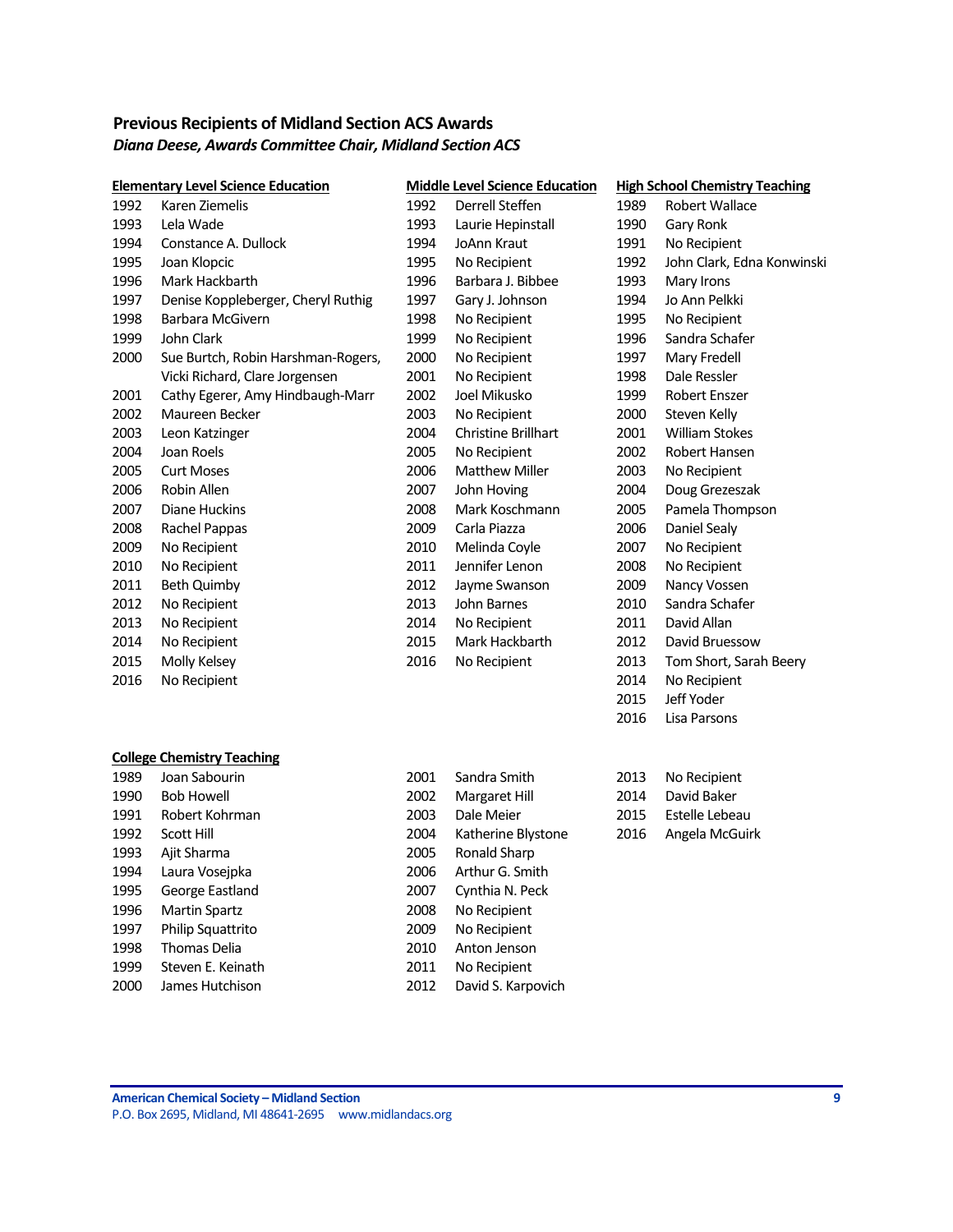#### **Science Education Volunteer**

| 1992 | <b>Gregg Young</b>               | 2002 | Joan McMahon               | 2012 | Estelle Lebeau         |
|------|----------------------------------|------|----------------------------|------|------------------------|
| 1993 | Peter Bonk                       | 2003 | John Blizzard              | 2013 | No Recipient           |
| 1994 | Peter Moehs                      | 2004 | Jan Zanyk                  | 2014 | <b>Charles Nielsen</b> |
| 1995 | Gretchen Kohl                    | 2005 | Eldon Graham               | 2015 | Gina Malczewski        |
| 1996 | John Blizzard, Richard Van Effen | 2006 | Tom Chamberlin             | 2016 | Dennis Klipa           |
| 1997 | Marvin Tegen                     | 2007 | Teri Bickmore, Cal Goeders |      |                        |
| 1998 | Carlton Beyer                    | 2008 | <b>Tim Drier</b>           |      |                        |
| 1999 | William Albe                     | 2009 | Dave Stickles              |      |                        |
| 2000 | Karol Childs                     | 2010 | Lisa Thackery              |      |                        |
| 2001 | Donald Petersen                  | 2011 | Charles & Barbara Roth     |      |                        |

#### **Outstanding Achievement in the Promotion of Diversity in Chemistry, Related Sciences, and Engineering**

|      |                                  |       | (Awarded every other year) |      |                     |
|------|----------------------------------|-------|----------------------------|------|---------------------|
| 2002 | George Gant, Richard Stringfield |       | 2008 Sandra Parker         | 2014 | Victor Atiemo-Obeng |
| 2004 | Smallwood Holoman, Jr.           | 2010- | Theophilus Leapheart       |      | 2016 Roland Wallace |
| 2006 | Joan Sabourin                    | 2012  | Linneaus Dorman            |      |                     |
|      |                                  |       |                            |      |                     |

#### **Outstanding Chemical Technician**

| 1997 | Connie J. Murphy | 2005 | Bill Rievert    | 2013 | No Recipient          |
|------|------------------|------|-----------------|------|-----------------------|
| 1998 | David Stickles   | 2006 | Margo McIvor    | 2014 | Jeff Seifferly        |
| 1999 | Ronald L. Good   | 2007 | Debbie Bailey   | 2015 | <b>Brian Scherzer</b> |
| 2000 | Kurt A. Bell     | 2008 | Sue Perz        | 2016 | Dana Fuerst           |
| 2001 | Gordon R. Roof   | 2009 | Diana Deese     |      |                       |
| 2002 | Cynthia J. Gould | 2010 | No Recipient    |      |                       |
| 2003 | Robert Krystosek | 2011 | Amy Tesolin-Gee |      |                       |
| 2004 | Sherry Allen     | 2012 | Amber Wallace   |      |                       |

#### **Outstanding Achievement and Promotion of the Chemical Sciences**

| 1976 | Dr. Turner Alfrey, Jr.   | 1992 | Dr. Donald A. Tomalia  | 2008 | Dr. Jack Kruper     |
|------|--------------------------|------|------------------------|------|---------------------|
| 1977 | Dr. Etcyl H. Blair       | 1993 | Dr. Dale J. Meier      | 2009 | No Recipient        |
| 1978 | Dr. David C. Young       | 1994 | Dr. Philip T. Delassus | 2010 | No Recipient        |
| 1979 | Dr. Vernon A. Stenger    | 1995 | Dr. Duane B. Priddy    | 2011 | Dr. James Falender  |
| 1980 | Dr. Daniel R. Stull      | 1996 | Dr. Hans G. Elias      | 2012 | No Recipient        |
| 1981 | Dr. Bob A. Howell        | 1997 | Dr. Ludo K. Frevel     | 2013 | No Recipient        |
| 1982 | Dr. Wendell L. Dilling   | 1998 | Dr. Patrick B. Smith   | 2014 | No Recipient        |
| 1983 | Dr. Donald R. Weyenberg  | 1999 | Dr. David E. Henton    | 2015 | Dr. James Tonge     |
| 1984 | Dr. Edwin P. Plueddemann | 2000 | Dr. Steven J. Martin   | 2016 | Dr. Ronda L. Grosse |
| 1985 | Dr. Raymond P. Boyer     | 2001 | Dr. Edwin C. Steiner   |      |                     |
| 1986 | Stanley P. Klesney       | 2002 | Dr. Thomas J. Delia    |      |                     |
| 1987 | Dr. Warren B. Crummett   | 2003 | Dr. Robert M. Nowak    |      |                     |
| 1988 | Dr. A. Lee Smith         | 2004 | Herbert D. (Ted) Doan  |      |                     |
| 1989 | Dr. Do Ik Lee            | 2005 | Dr. Michael J. Owen    |      |                     |
| 1990 | Dr. Joseph E. Dunbar     | 2006 | Dr. Robert E. Kohrman  |      |                     |
| 1991 | Dr. Thomas H. Lane       | 2007 | Dr. Petar R. Dvornic   |      |                     |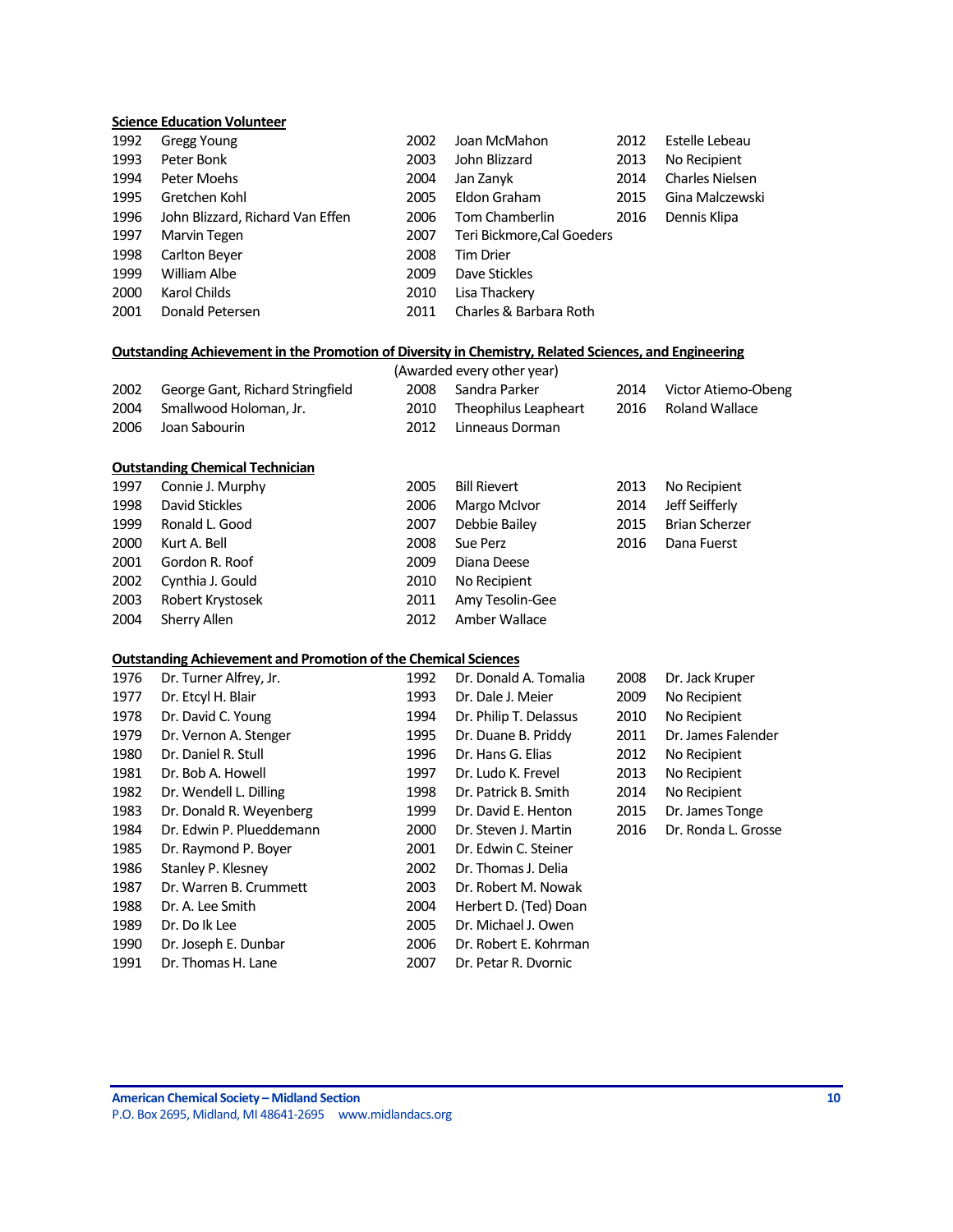#### **Outstanding Service to the American Chemical Society**

| 1989 | Dr. David C. Young     | 2000 | Dr. Peter & Dr. Patricia Dreyfuss | 2011 | No Recipient      |
|------|------------------------|------|-----------------------------------|------|-------------------|
| 1990 | Dr. Linneaus C. Dorman | 2001 | Dr. George W. Eastland, Jr.       | 2012 | No Recipient      |
| 1991 | Dr. Donald R. Petersen | 2002 | Joan Sabourin                     | 2013 | No Recipient      |
| 1992 | Dr. Wendell L. Dilling | 2003 | John Blizzard                     | 2014 | No Recipient      |
| 1993 | Dr. Bob A. Howell      | 2004 | Dr. Steven E. Keinath             | 2015 | Amy Tesolin-Gee   |
| 1994 | Eldon L. Graham        | 2005 | Ann Birch                         | 2016 | Dr. Bob A. Howell |
| 1995 | Gretchen S. Kohl       | 2006 | Dr. Philip Squattrito             |      |                   |
| 1996 | Fran K. Voci           | 2007 | David L. Stickles                 |      |                   |
| 1997 | Dr. Thomas H. Lane     | 2008 | Connie Murphy                     |      |                   |
| 1998 | Vicky S. Cobb          | 2009 | No Recipient                      |      |                   |
| 1999 | Dr. Theodore E. Tabor  | 2010 | No Recipient                      |      |                   |

# <span id="page-10-0"></span>**ACS National Awardsfor 2017–2018 Nomination** *Diana Deese, Awards Committee Chair, Midland Section ACS*

Editor's note: Several Midland Section ACS members have received various National ACS awards over the years. Please see their names, as noted, below.

| ACS Award for Achievement in Research for the Teaching and Learning of Chemistry       |
|----------------------------------------------------------------------------------------|
| <b>ACS Award for Affordable Green Chemistry</b>                                        |
| 2012 William J. Kruper                                                                 |
| <b>ACS Award for Computers in Chemical and Pharmaceutical Research</b>                 |
| ACS Award for Creative Advances in Environmental Science and Technology                |
| 1986 Eugene E. Kenaga                                                                  |
| <b>ACS Award for Creative Invention</b>                                                |
| 1984 Edwin P. Plueddemann                                                              |
| <b>ACS Award for Creative Research and Applications of Iodine Chemistry</b>            |
| <b>ACS Award for Creative Work in Fluorine Chemistry</b>                               |
| <b>ACS Award for Creative Work in Synthetic Organic Chemistry</b>                      |
| ACS Award for Distinguished Service in the Advancement of Inorganic Chemistry          |
| ACS Award for Encouraging Disadvantaged Students into Careers in the Chemical Sciences |
| <b>ACS Award for Encouraging Women into Careers in the Chemical Sciences</b>           |
| <b>ACS Award for Research at an Undergraduate Institution</b>                          |
| <b>ACS Award for Team Innovation</b>                                                   |
| <b>ACS Award in Analytical Chemistry</b>                                               |
| <b>ACS Award in Applied Polymer Science</b>                                            |
| 1970 Raymond F. Boyer                                                                  |
| <b>ACS Award in Chromatography</b>                                                     |
| 1991 Hamish Small                                                                      |
| <b>ACS Award in Colloid Chemistry</b>                                                  |
| <b>ACS Award in Industrial Chemistry</b>                                               |
| <b>ACS Award in Inorganic Chemistry</b>                                                |
| <b>ACS Award in Organometallic Chemistry</b>                                           |
| <b>ACS Award in Polymer Chemistry</b>                                                  |
| 1973 Turner Alfrey, Jr.                                                                |

**American Chemical Society – Midland Section 11**

P.O. Box 2695, Midland, MI 48641-2695 www.midlandacs.org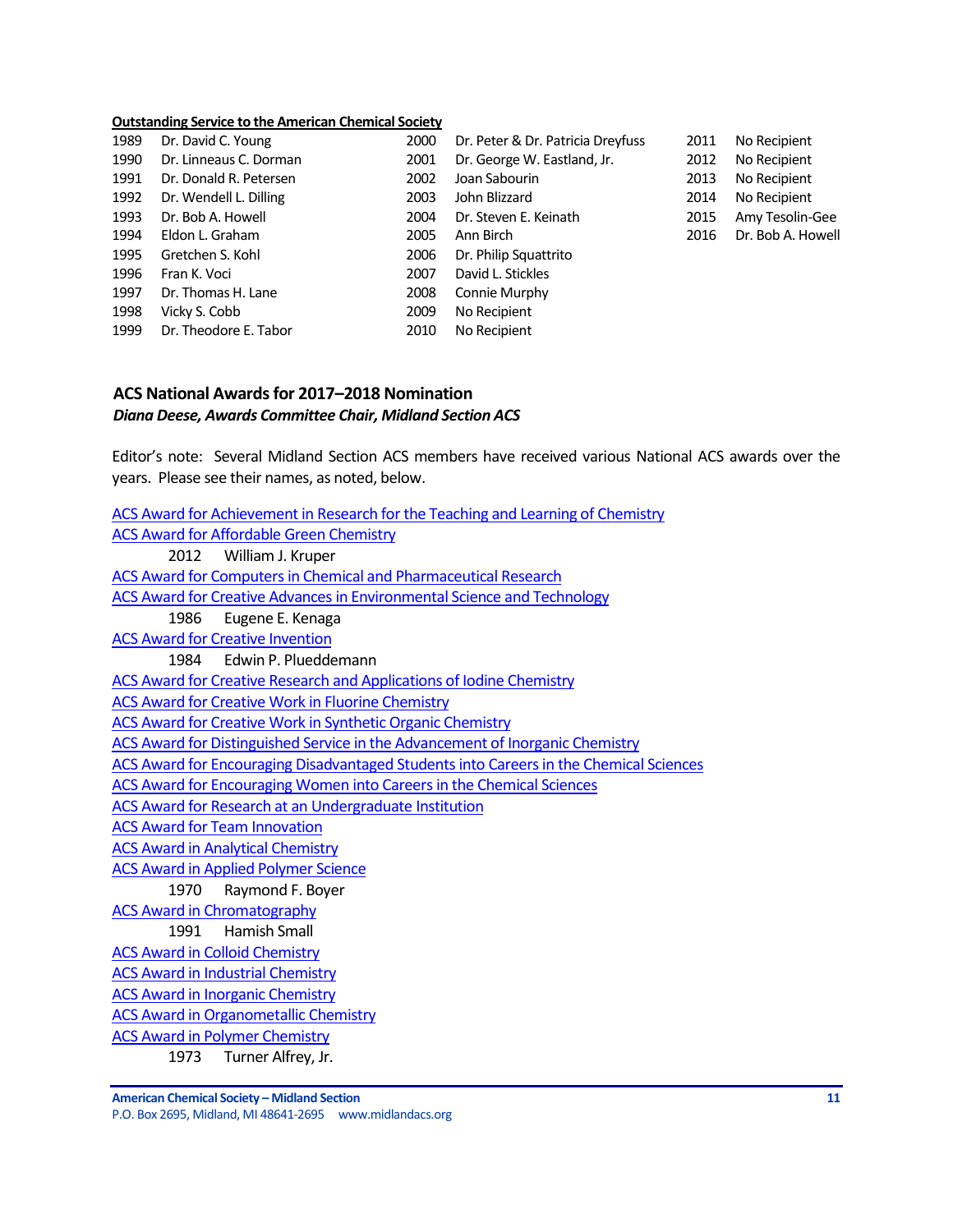[ACS Award in Pure Chemistry](http://www.acs.org/content/acs/en/funding-and-awards/awards/national/bytopic/acs-award-in-pure-chemistry.html)

[ACS Award in Separations Science and Technology](http://www.acs.org/content/acs/en/funding-and-awards/awards/national/bytopic/acs-award-in-separations-science-and-technology.html)

[ACS Award in Surface Chemistry](http://www.acs.org/content/acs/en/funding-and-awards/awards/national/bytopic/acs-award-in-surface-chemistry.html)

[ACS Award in the Chemistry of Materials](http://www.acs.org/content/acs/en/funding-and-awards/awards/national/bytopic/acs-award-in-the-chemistry-of-materials.html)

[ACS Award in Theoretical Chemistry](http://www.acs.org/content/acs/en/funding-and-awards/awards/national/bytopic/acs-award-in-theoretical-chemistry.html)

[Award for Volunteer Service to the American Chemical Society](http://www.acs.org/content/acs/en/funding-and-awards/awards/national/bytopic/award-for-volunteer-service-to-the-american-chemical-society.html)

[Roger Adams Award in Organic Chemistry](http://www.acs.org/content/acs/en/funding-and-awards/awards/national/bytopic/roger-adams-award-in-organic-chemistry.html)

[Alfred Bader Award in Bioinorganic or Bioorganic Chemistry](http://www.acs.org/content/acs/en/funding-and-awards/awards/national/bytopic/alfred-bader-award-in-bioinorganic-or-bioorganic-chemistry.html)

[Earle B. Barnes Award for Leadership in Chemical Research Management](http://www.acs.org/content/acs/en/funding-and-awards/awards/national/bytopic/earle-b-barnes-award-for-leadership-in-chemical-research-management.html)

- 1987 Malcolm E. Pruitt
- 2009 Gregg A. Zank
- 2014 William F. Banholzer

[Ronald Breslow Award for Achievement in Biomimetic Chemistry](http://www.acs.org/content/acs/en/funding-and-awards/awards/national/bytopic/ronald-breslow-award-for-achievement-in-biomimetic-chemistry.html)

[Herbert C. Brown Award for Creative Research in Synthetic Methods](http://www.acs.org/content/acs/en/funding-and-awards/awards/national/bytopic/herbert-c-brown-award-for-creative-research-in-synthetic-methods.html)

[Alfred Burger Award in Medicinal Chemistry](https://www.acs.org/content/acs/en/funding-and-awards/awards/national/bytopic/alfred-burger-award-in-medicinal-chemistry.html?_ga=1.126276233.525249293.1483657158)

[James Bryant Conant Award in High School Chemistry Teaching](http://www.acs.org/content/acs/en/funding-and-awards/awards/national/bytopic/james-bryant-conant-award-in-high-school-chemistry-teaching.html)

[Arthur C. Cope Award](http://www.acs.org/content/acs/en/funding-and-awards/awards/national/bytopic/arthur-c-cope-award.html)

Arthur C. [Cope Scholar Awards](https://www.acs.org/content/acs/en/funding-and-awards/awards/national/bytopic/arthur-cope-scholar-award.html?_ga=1.41640802.1585534025.1483717018)

[Elias J. Corey Award for Outstanding Original Contribution in Organic Synthesis by a Young Investigator](http://www.acs.org/content/acs/en/funding-and-awards/awards/national/bytopic/elias-j-corey-award-for-outstanding-original-contribution-in-organic-synthesis-by-a-young-investigator.html)

[F. Albert Cotton Award in Synthetic Inorganic Chemistry](http://www.acs.org/content/acs/en/funding-and-awards/awards/national/bytopic/f-albert-cotton-award-in-synthetic-inorganic-chemistry.html)

[Peter Debye Award in Physical Chemistry](http://www.acs.org/content/acs/en/funding-and-awards/awards/national/bytopic/peter-debye-award-in-physical-chemistry.html)

[Frank H. Field and Joe L. Franklin Award for Outstanding Achievement in Mass Spectrometry](http://www.acs.org/content/acs/en/funding-and-awards/awards/national/bytopic/frank-h-field-and-joe-l-franklin-award-for-outstanding-achievement-in-mass-spectrometry.html)

Francis P. Garvan - [John M. Olin Medal](http://www.acs.org/content/acs/en/funding-and-awards/awards/national/bytopic/francis-p-garvan-john-m-olin-medal.html)

James T. Grady - [James H. Stack Award for Interpreting Chemistry for the Public](http://www.acs.org/content/acs/en/funding-and-awards/awards/national/bytopic/james-t-grady-james-h-stack-award-for-interpreting-chemistry-for-the-public.html)

[Harry Gray Award for Creative Work in Inorganic Chemistry by a Young Investigator](http://www.acs.org/content/acs/en/funding-and-awards/awards/national/bytopic/harry-gray-award-for-creative-work-in-inorganic-chemistry-by-a-y.html)

[Ernest Guenther Award in the Chemistry of Natural Products](http://www.acs.org/content/acs/en/funding-and-awards/awards/national/bytopic/ernest-guenther-award-in-the-chemistry-of-natural-products.html)

[Kathryn C. Hach Award for Entrepreneurial Success](http://www.acs.org/content/acs/en/funding-and-awards/awards/national/bytopic/entrepreneurial-success.html)

[E. B. Hershberg Award for Important Discoveries in Medicinally Active Substances](http://www.acs.org/content/acs/en/funding-and-awards/awards/national/bytopic/e-b-hershberg-award-for-important-discoveries-in-medicinally-active-substances.html)

[Joel Henry Hildebrand Award in the Theoretical and Experimental Chemistry of Liquids](http://www.acs.org/content/acs/en/funding-and-awards/awards/national/bytopic/joel-henry-hildebrand-award-in-the-theoretical-and-experimental-chemistry-of-liquids.html)

[Ralph F. Hirschmann Award in Peptide Chemistry](https://www.acs.org/content/acs/en/funding-and-awards/awards/national/bytopic/ralph-f-hirschmann-award-in-peptide-chemistry.html?_ga=1.155637183.525249293.1483657158)

[Ipatieff Prize](https://www.acs.org/content/acs/en/funding-and-awards/awards/national/bytopic/ipatieff-prize.html?_ga=1.155637183.525249293.1483657158)

[Frederic Stanley Kipping Award in Silicon Chemistry](http://www.acs.org/content/acs/en/funding-and-awards/awards/national/bytopic/frederic-stanley-kipping-award-in-silicon-chemistry.html)

1990 John L. Speier, Jr.

[Irving Langmuir Award in Chemical Physics](https://www.acs.org/content/acs/en/funding-and-awards/awards/national/bytopic/irving-langmuir-award-in-chemical-physics.html?_ga=1.61816104.525249293.1483657158)

[Josef Michl ACS Award in Photochemistry](https://www.acs.org/content/acs/en/funding-and-awards/awards/national/bytopic/josef-michl-acs-award-in-photochemistry.html?cq_ck=1404230027376&_ga=1.268382858.525249293.1483657158)

[E. V. Murphree Award in Industrial and Engineering Chemistry](http://www.acs.org/content/acs/en/funding-and-awards/awards/national/bytopic/e-v-murphree-award-in-industrial-and-engineering-chemistry.html)

[Nakanishi Prize](http://www.acs.org/content/acs/en/funding-and-awards/awards/national/bytopic/nakanishi-prize.html)

[Nobel Laureate Signature Award for Graduate Education in Chemistry](http://www.acs.org/content/acs/en/funding-and-awards/awards/national/bytopic/nobel-laureate-signature-award-for-graduate-education-in-chemistry.html)

[James Flack Norris Award in Physical Organic Chemistry](http://www.acs.org/content/acs/en/funding-and-awards/awards/national/bytopic/james-flack-norris-award-in-physical-organic-chemistry.html)

[George A. Olah Award in Hydrocarbon or Petroleum Chemistry](http://www.acs.org/content/acs/en/funding-and-awards/awards/national/bytopic/george-a-olah-award-in-hydrocarbon-or-petroleum-chemistry.html)

[Charles Lathrop Parsons Award](http://www.acs.org/content/acs/en/funding-and-awards/awards/national/bytopic/charles-lathrop-parsons-award.html)

[George C. Pimentel Award in Chemical Education](http://www.acs.org/content/acs/en/funding-and-awards/awards/national/bytopic/george-c-pimentel-award-in-chemical-education.html)

[Priestley Medal](http://www.acs.org/content/acs/en/funding-and-awards/awards/national/bytopic/priestley-medal.html)

[Glenn T. Seaborg Award for Nuclear Chemistry](http://www.acs.org/content/acs/en/funding-and-awards/awards/national/bytopic/glenn-t-seaborg-award-for-nuclear-chemistry.html)

[Gabor A. Somorjai Award for Creative Research in Catalysis](http://www.acs.org/content/acs/en/funding-and-awards/awards/national/bytopic/gabor-a-somorjai-award-for-creative-research-in-catalysis.html)

[George and Christine Sosnovsky Award for Cancer Research](http://www.acs.org/content/acs/en/funding-and-awards/awards/national/bytopic/the-george-and-christine-sosnovsky-award-for-cancer-research.html)

**American Chemical Society – Midland Section 12**

P.O. Box 2695, Midland, MI 48641-2695 www.midlandacs.org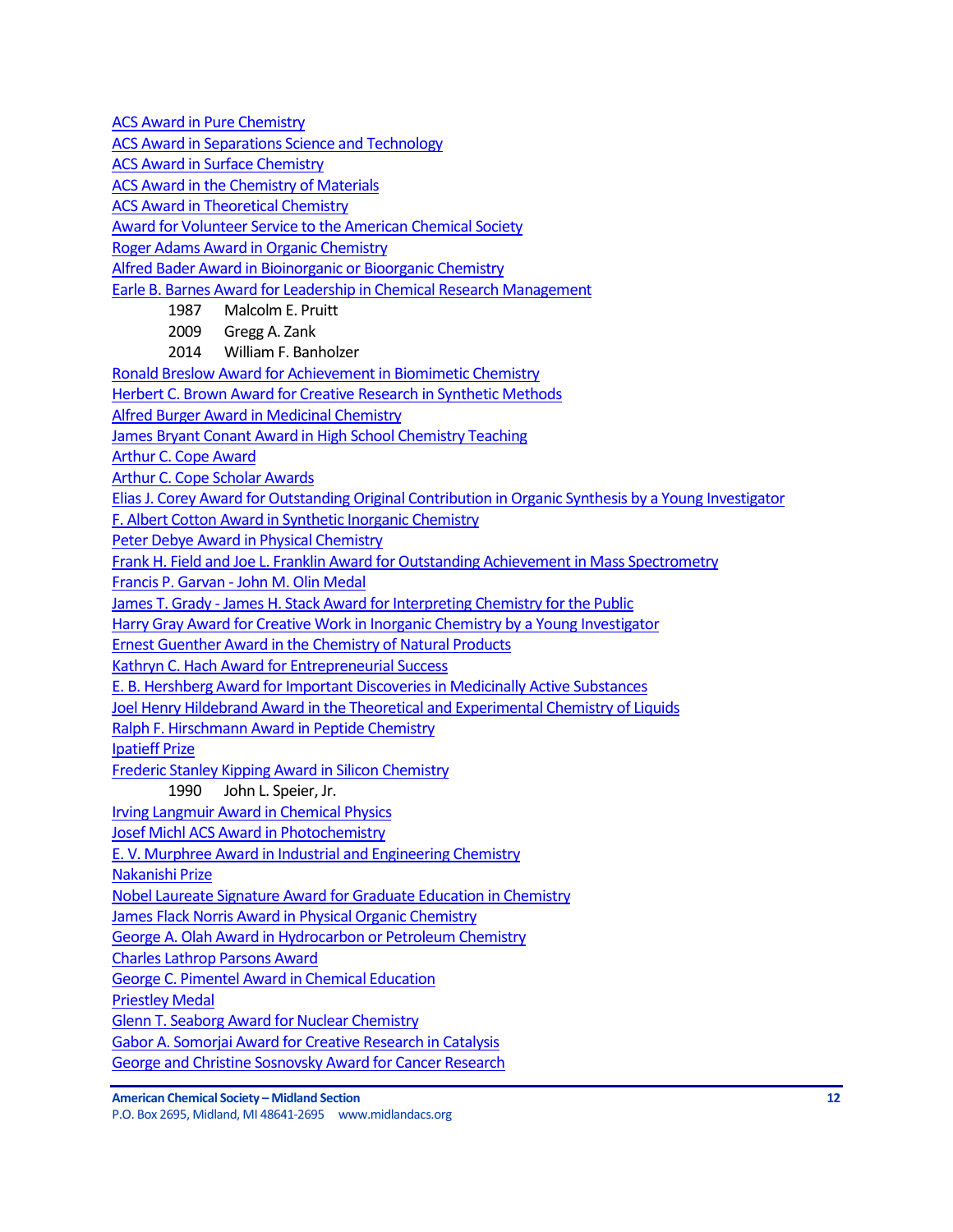[E. Bright Wilson Award in Spectroscopy](http://www.acs.org/content/acs/en/funding-and-awards/awards/national/bytopic/e-bright-wilson-award-in-spectroscopy.html) [Ahmed Zewail Award in Ultrafast Science and Technology](http://www.acs.org/content/acs/en/funding-and-awards/awards/national/bytopic/the-ahmed-zewail-award-in-ultrafast-science-and-technology.html)

Criteria and deadlines for the National ACS awards, and other grants and considerations, can be found at <http://www.acs.org/content/acs/en/funding-and-awards/awards/national/nominations.html>

The full list of National ACS awards by title can be found at [https://www.acs.org/content/acs/en/funding-and](https://www.acs.org/content/acs/en/funding-and-awards/awards/national/bytopic.html)[awards/awards/national/bytopic.html](https://www.acs.org/content/acs/en/funding-and-awards/awards/national/bytopic.html)

# <span id="page-12-0"></span>**Midland Section Recipients of National, Division, and Regional ACS Awards** *Diana Deese, Awards Committee Chair, Midland Section ACS*

#### [National ACS Fellows](https://www.acs.org/content/acs/en/funding-and-awards/fellows.html?_ga=1.101250693.525249293.1483657158)

- 2010 Wendell L. Dilling, Michael J. Owen
- 2011 Bob A. Howell, Thomas H. Lane, Connie J. Murphy
- 2013 Patrick B. Smith
- 2014 Janet M. Smith
- 2015 Gretchen S. Kohl
- 2016 Joan M. Sabourin

#### [National ACS Heroes of Chemistry](https://www.acs.org/content/acs/en/funding-and-awards/awards/industry/heroes.html)

- 1999 Etcyl Blair, Ray Rigterink, Art Sexton
- 2000 L.C. Rubens
- 2015 David Devore, David Neithamer, Peter Nickias, Jasson Patton, James Stevens, David Wilson

#### [National ACS Helen M. Free Award for Public Outreach](https://www.acs.org/content/acs/en/funding-and-awards/awards/other/public/helenmfreeawardforpublicoutreach.html?_ga=1.102306181.525249293.1483657158)

2015 Regina Malczewski

#### [National ACS Local Section Outreach Volunteer of the Year Award](https://www.acs.org/content/acs/en/membership-and-networks/ls/grantsawards/local-section-outreach-volunteers.html?_ga=1.163659451.525249293.1483657158)

- 2014 Regina M. Malczewski
- 2015 Michelle L. Rivard
- 2016 Dave Stickles

#### [ACS Division of Chemical Technicians National Chemical Technician Award](https://www.acs.org/content/acs/en/funding-and-awards/awards/division/technicians/national-chemical-technician-award.html)

- 2000 David L. Stickles
- 2001 Susan Youngs
- 2006 Robert Krystosek
- 2007 Margo McIver
- 2008 Janet Smith
- 2014 Diana Deese
- 2015 Jeff Seifferly

#### [ACS Division of Professional Relations Henry Hill Award](https://www.acs.org/content/acs/en/funding-and-awards/awards/division/professionalrelations/prof-henry-hill-award.html)

2016 Thomas Lane

[Stanley C. Israel Regional Award for Advancing Diversity in the Chemical Sciences](https://www.acs.org/content/acs/en/funding-and-awards/awards/other/diversity/stan-israel-award.html?_ga=1.122460559.525249293.1483657158)

2016 Thomas Lane (CERM, Covington, KY)

**American Chemical Society – Midland Section 13**

P.O. Box 2695, Midland, MI 48641-2695 www.midlandacs.org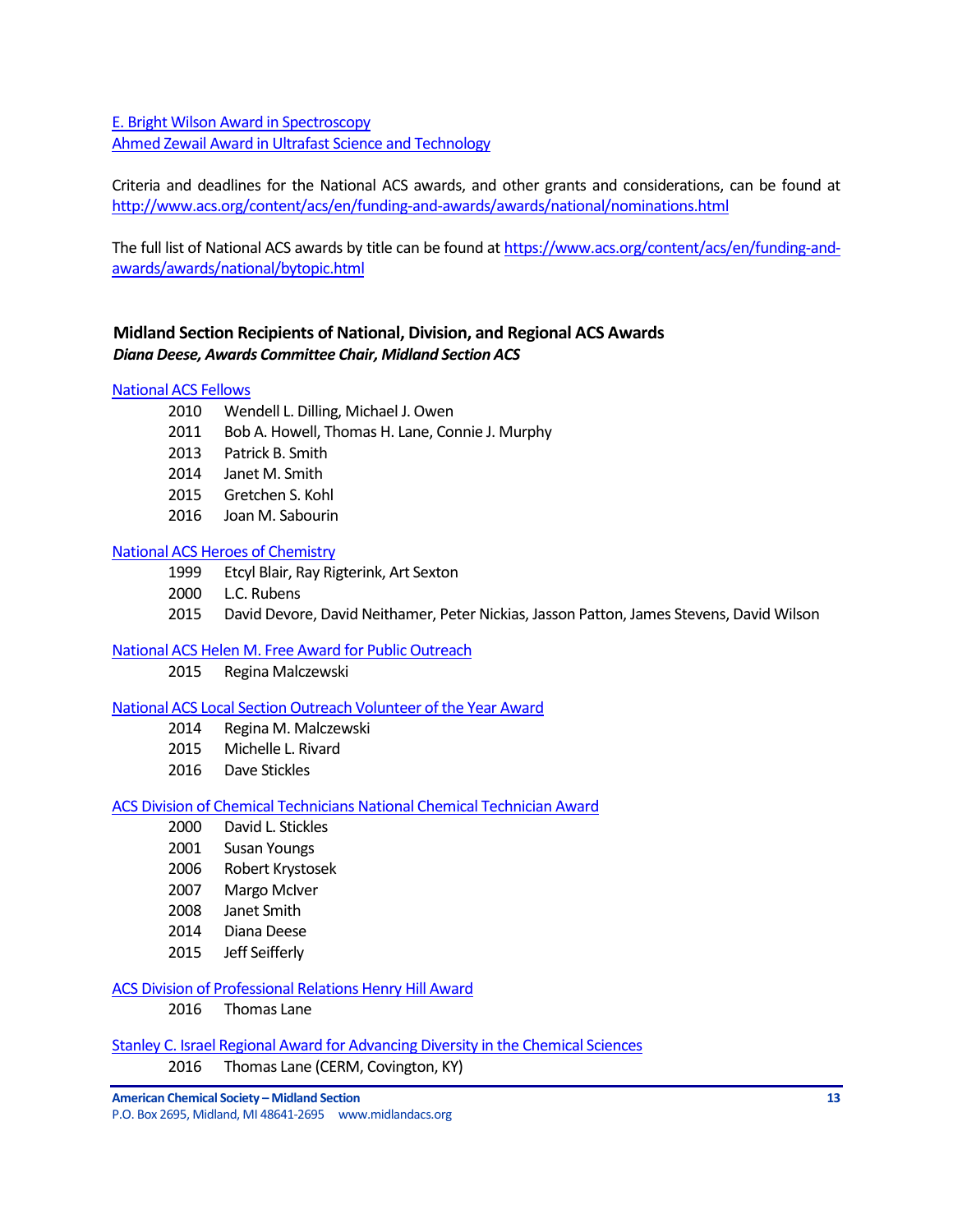### [E. Ann Nalley Regional Award for Volunteer Service to the American Chemical Society](https://www.acs.org/content/acs/en/funding-and-awards/awards/regional/e-ann-nalley-regional-award-for-volunteer-service-to-the-american-chemical-society.html?_ga=1.58725929.525249293.1483657158)

- 2013 Bob Howell (CERM, Mount Pleasant, MI)
- 2014 Patrick B. Smith (CERM, Pittsburgh, PA)

# <span id="page-13-0"></span>**In Search of the Modern Philosophers Stone: Turning Spiritual Lead into Gold** *Stacy Leroy Daniels, Emeritus Member, Midland Section ACS*



Editor's note: Stacy Daniels prepared the poem below on the occasion of the centennial (1916-2016) celebration of the Alpha Beta Chapter of the Alpha Chi Sigma Fraternity at the University of Michigan, an event which he attended on November 11, 2016, in Ann Arbor, MI.

# $[\mathfrak{In}]$   $[\mathfrak{S}_c][\mathfrak{Ar}][\mathfrak{C}][\mathfrak{H}]$   $[\mathfrak{D}][\mathfrak{F}]$   $[\mathfrak{V}_b]$  $[\mathcal{H}\mathfrak{g}]\left[\mathfrak{G}\mathfrak{r}\right][\mathfrak{G}\mathfrak{r}]\left[\mathfrak{H}\right]\left[\mathfrak{H}\right]\left[\mathfrak{H}\right]\left[\mathfrak{H}\right]\left[\mathfrak{G}\right]\left[\mathfrak{G}\right]\left[\mathfrak{H}\right]\left[\mathfrak{G}\right]\left[\mathfrak{G}\right]\left[\mathfrak{G}\right]\left[\mathfrak{G}\right]\left[\mathfrak{G}\right]\left[\mathfrak{G}\right]\left[\mathfrak{H}\right]$  $[T[i]$   $[\Re \pi]$   $[\Im \pi]$   $[\Im e]$   $[\Im \pi]$   $[\Im \pi]$   $[\Im \pi]$   $[\Im \pi]$   $[\Im \pi]$   $[\Im \pi]$   $[\Im \pi]$   $[\Im \pi]$   $[\Im \pi]$   $[\Im \pi]$

The goal of ancient alchemists, who number thousands-fold, 'Twas said in an old story, which often has been told, "Go journey forth and seek out, the Philosopher's Stone, behold. Then wisely use its power; and, possibly, if controlled It might just turn base metals, into the purest gold."

One alchemist stands above, all others for all time Concocting strange transmutations, arcane and more sublime. His name symbolically contained, in ancyent chemyst rime: [P] [H] [I] [Li] [P] [P] [U] [S] [Au] [Re] [O] [Lu] [S] [Th] [He] [O] [P] [H] [Ra] [S] [Ti] [U][S] "[P] [Ar] [Ac] [Ce] [Lu] [S] [U] [S]" [B] [O] [Md] [B] [As] [Ti] [U] [S] [V] [O] [N] [Ho] [He] [N] [He] [I] [Am].

In our poor chemurgic minds, the elements number, vast. As "earth", "water", "air", and "fire", they sometimes seem be cast. Phlogiston burns, transforms, from solid into gas. And "periodic" findings, leave questions to be asked About analogs of "**U"** and "**M"**, within the atomic mass.

Both ancient and new metals, repeat the resounding "**UM**": Lead (*Pl-UM-b-UM*); Al-**UM**-in-**UM**; Dubni-**UM**; Tin (*Stann-UM*); Tantal-**UM**; Titani-**UM**; Roentgeni-**UM**; Iron (*Ferr-UM*); Fermi-**UM**; Terbi-**UM**; Mercury (*Hydragyr-UM*); Heli-**UM**; Praseodymi-**UM**; Silver (*Argent-UM*); Americi-**UM**; Copper(*Cupr-UM*); Thuli-**UM**; Neptuni-**UM**; Plutoni-**UM**; Copernici-**UM**; Gold (*Aur-UM*); Bohri-**UM**; Seborgi-**UM**; & Rutherfordi-**UM**.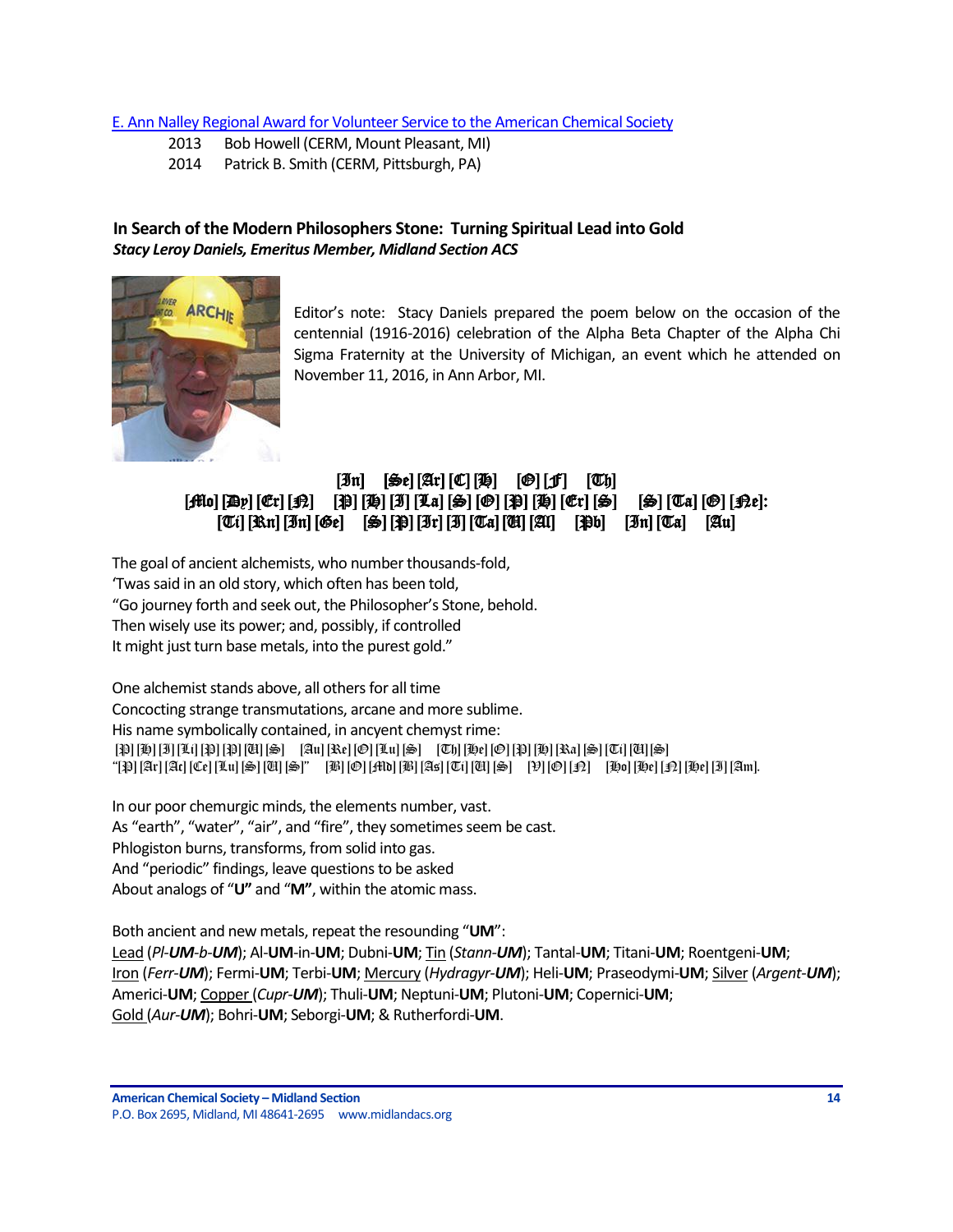Metals, like our fertile minds, are classed by lustrous gleams: Young metals, bright and malleable, conduct our thoughts to scenes, Molded into myriad shapes, which follow recurrent themes. As aged metals become forged, by experiences and schemes. Metals, given time, mature, transmute to "golden" dreams.

Our elders, and our teachers, Altotus, so renown, Contemplated myriads, of elements. Compounds Are synthesized from atoms. Create then break down. All birthed amongst the cosmos, a few became earthbound, All encountered in our lives, continue to astound.

We can't defy our chemistry, like Prometheus unbound We contemplate the Objects, fraternally, profound, We renew mutual ties. True lasting friendship, found To advance chemistry together, as brothers all around, Both science and profession, to duly here surround.



Alpha Beta Chapter of Alpha Chi Sigma Fraternity, at U of *Meesh-i-gan*, Aids its members honorably, to find their niche. Attain Their ambitions as chemists: too strive, compete, and gain Throughout all their mortal lives, those objects to proclaim Linked by double-bonded rings, in an unending chain.

Yours in the double bond – Brother Stacy Leroy Daniels (ΑΧΣ AB 1957), 11 Nov 2016

Added Editor's note: Additional, prepared remarks offered by Stacy Daniels (AB 10 May 1957) at the centennial celebration event of the Alpha Beta Chapter of the Alpha Chi Sigma Fraternity at the University of Michigan are provided here.

Dear Brothers:

I continue to be amazed at how our fraternal brothers are intertwined by past events (\*).

I was born in Frankfort, MI in 1937 (~20 years after the AB chapter at UM was formed); graduated from Midland High School in 1955 (~40 years after); received my PhD (ChE) from UM in 1967 (~50 years after); and here I am in 2016 (~100 years after the formation of the AB chapter).

My father (Oscar L. Daniels) obtained an M.S. in Chemistry at UM in the mid-1930s (not an ΑΧΣ brother). He later became a successful educator serving as Superintendent of Frankfort Public Schools in Benzie County in the 1930s-1940s.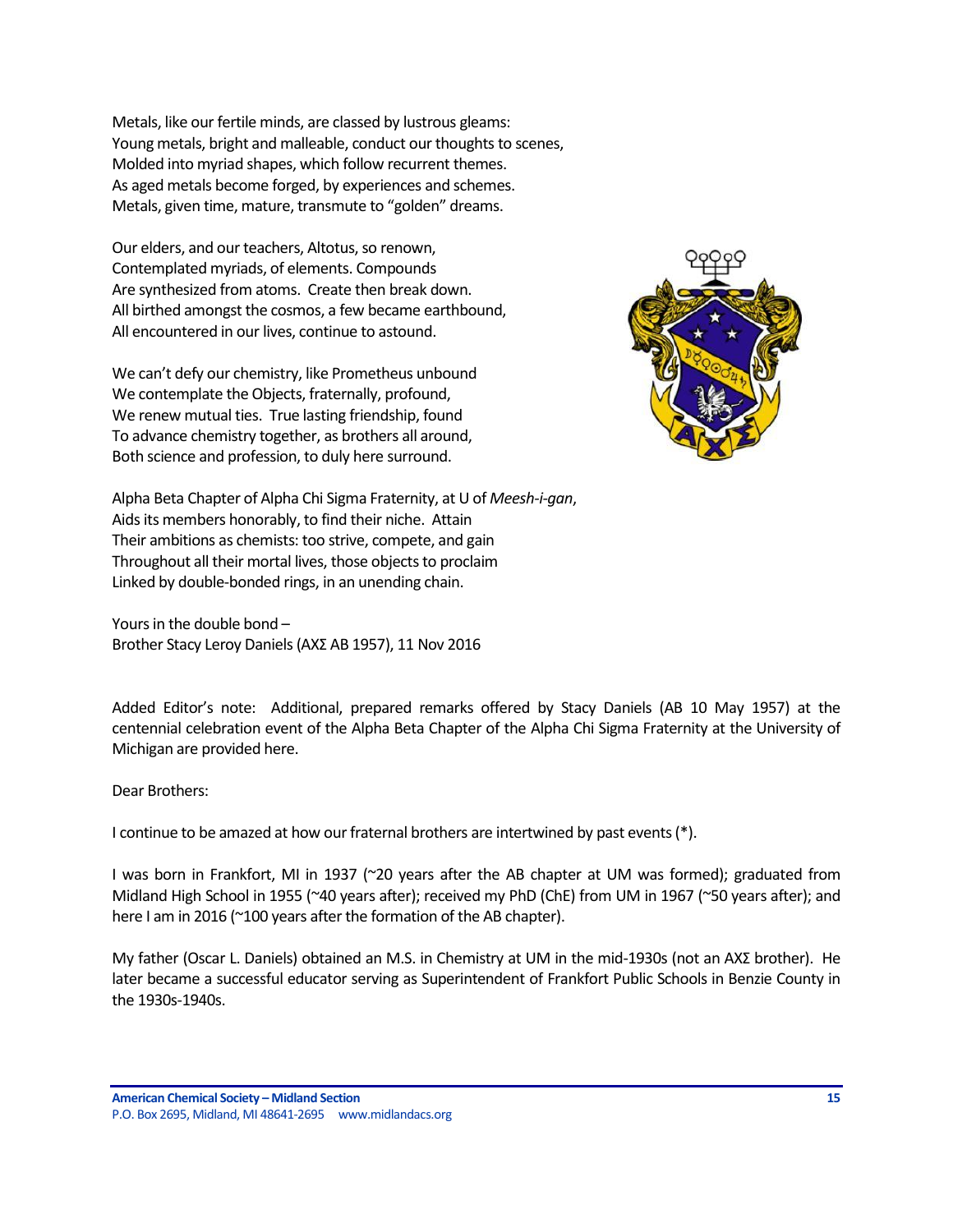In early 1944, he talked with Willard Dow, an AB brother, at a Rotary Club lunch in Frankfort, and was offered a position "down at the Dow's" in Midland. I graduated from MHS in 1955, and went on to graduate from UM. I was initiated in AB in 1957 and lived at 1319 Cambridge while serving as "housemanager" in those days.

Sometime about 1958, a distinguished old gentleman knocked on the door. He was Dr. Norbert Adolph Lange, of Lange's Handbook fame, and one of our founding brothers. Now I seem to have become that "curmudgeon" from our past.

After obtaining my PhD (ChE) in 1967, I began a 30-year career as a "biochemical-environmental" engineer at Dow Chemical Company; an Adjunct Professor in ChE and EnvE at UM; consulted for the U.S. EPA and MI DEQ; and later was director of research for a small business for another 15 years.

I'm still "practicing the trade" as an environmental consultant, and I recently wrote, "The Comedy of Crystal Lake", a true story of the attempt back in 1873 to build a canal from Crystal Lake to Lake Michigan [www.CrystalLakeComedy.com.](http://www.crystallakecomedy.com/)

Yours in the double bond – Brother Stacy Leroy Daniels (ΑΧΣ AB 1957), 11 Nov 2016

(\*) Some fraternal memories:

- Initiation on May 10, 1957.
- Bunking up on the third floor.
- The hexagons on the living room ceiling.
- The commissary in the basement.
- Lying on the roof to watch Sputnik I pass overhead.
- Playing in the "Toilet Bowl" (football game) with our Alpha Upsilon brothers from MSU.
- Tossing Frisbees in the front lawn across from the Alpha Chi Omega sorority.
- Driving over to Ypsi on Sunday nights for pizza at the "Casanova", and then rushing back to watch "Maverick" on the library TV.
- Classes in West and East Engineering buildings, and the "new" G.G. Brown fluids lab.
- Programming the IBM 650 computer in the basement of Rackham.
- AB going "coed" in 1958(!) with the first black, female, cocker spaniel puppy, "Chemie", who became our mascot.
- Meeting Dr. Norbert Adolph Lange, Author of Lange's Handbook.
- Reciting the chemical name for the essence of black pepper: N-5-3,4-methylene dioxy phenyl 2,4-pentadienyl piperidine.
- A very clumsy brother who could jump across a broomstick after a couple of beers, but never when sober.
- PhD "bell-ringing" ceremonies at the Pretzel Bell.
- The brothers who were best man and groomsmen at my wedding.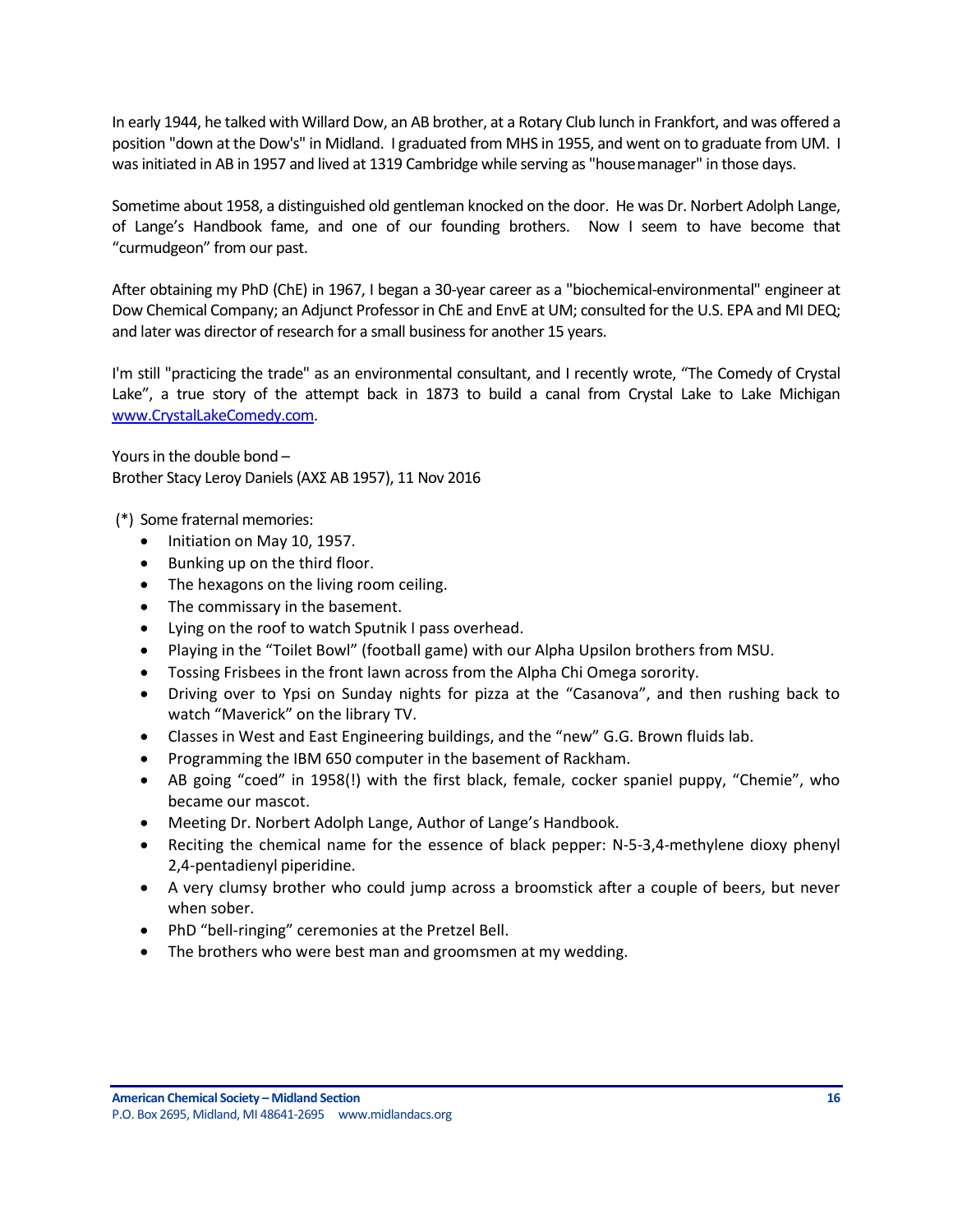Final Editor's note: Finally, some additional correspondence (and very interesting Dow history) was shared by Stacy Daniels with the Editors of *The Midland Chemist* and is included here.

It was a great experience to go back to good old Ann Arbor town, visit the old AB chapter house, and especially meeting with all of the spirited young brothers. A crowd of ~80 were in attendance at the centennial celebration event. They seemed to appreciate the remarks of an old curmudgeon.

I thought that since there has been a long list of brothers, including Willard Dow and William J. Hale (\*\*), who have migrated to Midland from UM and been members of the Midland Section of the ACS, that this subject matter might be of some interest for the *Midland Chemist* readers.

Being a four-time graduate of UM [BS (ChE) 1960; MSE (SanE) 1961; MSE (ChE) 1963; PhD (ChE) 1967], and belonging to the local chapter there may have introduced a bit of bias in my poem!

I have a lot more information, including a list of all of the fraternity membership, the history of the AB chapter house, the Alchemists Club at UM, etc. Dr. Stacy Leroy Daniels, 3901 Orchard Drive, Midland, MI 48640, phone 989-835-5593.

(\*\*) Dr. William J. Hale was instrumental in the formation of the AB Chapter, and listed as an "Honorary Member" of the Alchemists in 1916. In 1904, Dr. Hale came to Michigan to teach chemistry at the University of Michigan. At U of M he served as instructor from 1904 to 1908, Assistant Professor from 1908-1915, and Associate Professor from 1915-1919. There he also came into association with Dr. Herbert H. Dow. Hale and Dow developed a team of research and production scientists that formed the foundation of the quickly growing Dow Chemical Company. It was also at U of M that he met Helen Dow, a student in his chemistry class. They were married on February 7, 1917 and had a daughter, Ruth, on February 22, 1918. Shortly after Ruth's birth, Helen contracted the Spanish Flu and died on October 16, 1918. William Hale never remarried. Hale was considered the Father of Chemurgy, from the Greek signifying "chemistry at work". According to Hale, "Chemurgy" was a word I had need to coin to depict that field of chemistry initiated not by man but by Nature. It is best defined as the "direction of nature's life agencies to the production of chemicals for industry". Hale believed that the greatest of all chemurgic industries would be the ethyl alcohol industry. ["Biochemical Engineering" (?)] [William J. Hale Papers, [http://archives.msu.edu/findaid/176.html\]](http://archives.msu.edu/findaid/176.html)

### <span id="page-16-0"></span>**Scholarship Committee Update**

### *Gina Malczewski, Scholarship Committee, Midland Section ACS*

Each spring in March/April ACS scholarship applications administered through the Midland Area Community Foundation are reviewed. This past year, Ray Leenhouts, Gina Malczewski, and Paul Schroll worked on the selection process for scholarships awarded under the auspices of the Midland Section of the ACS. Six students applied in 2016, and the top three applicants were awarded scholarships of \$2,000 each.

We are hoping to increase our pool of applicants for the next cycle. To qualify, a student must major in a chemistry-related field, have graduated from high school in one of our five ACS member counties (Saginaw, Bay, Midland, Gratiot, or Isabella), and be successfully studying at a college or university in Michigan. The number of scholarships and the amounts awarded are based on the fund's financial status each year.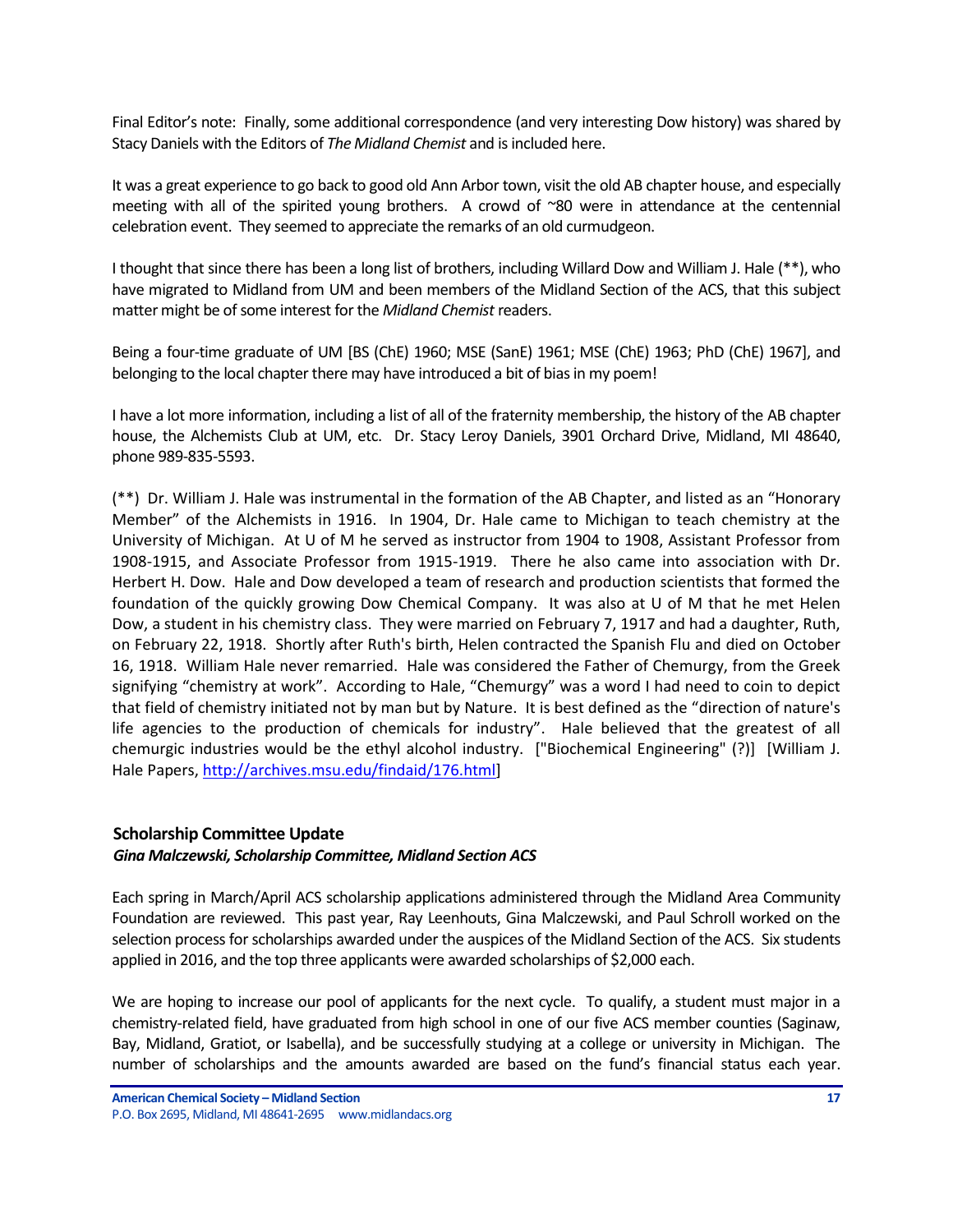Application opportunities for 2017 scholarships opened on December 1, 2016, and the details can be found at the Midland Area Community Foundation website a[t http://www.midlandfoundation.org/.](http://www.midlandfoundation.org/)

Paul Schroll is ending his tenure on the scholarship committee and we sincerely appreciate his excellent leadership over the past three years. Julie Villano, Assistant Principal at H.H. Dow High School, will assume the Scholarship Committee Chair duties beginning with the 2017 scholarship review process.

|                                                                                                                                                                                                                                                                                                                                                                                                                                                                                                                                                                                                                                                                                                  | <b>HANTZ</b> GROUP <sup>**</sup>                                                                                                                                                                                                                                                                                                                 |  |  |  |
|--------------------------------------------------------------------------------------------------------------------------------------------------------------------------------------------------------------------------------------------------------------------------------------------------------------------------------------------------------------------------------------------------------------------------------------------------------------------------------------------------------------------------------------------------------------------------------------------------------------------------------------------------------------------------------------------------|--------------------------------------------------------------------------------------------------------------------------------------------------------------------------------------------------------------------------------------------------------------------------------------------------------------------------------------------------|--|--|--|
| Dow Chemical Workshops                                                                                                                                                                                                                                                                                                                                                                                                                                                                                                                                                                                                                                                                           |                                                                                                                                                                                                                                                                                                                                                  |  |  |  |
| <b>UPCOMING WORKSHOPS</b><br>• Thursday<br>May 18th, 2017<br><b>Retirement</b><br>Workshop                                                                                                                                                                                                                                                                                                                                                                                                                                                                                                                                                                                                       | <b>NEXT SCHEDULED WORKSHOP:</b><br><b>2017 PROACTIVE FINANCIAL PLANNING</b><br>JANUARY 26 <sup>TH</sup> , 2017 @ 5:00 PM<br><b>MIDLAND COUNTRY CLUB</b><br><b>SPONSORED BY:</b><br>HANTZ FINANCIAL SERVICES, INC.*,<br>Brett Gehringer & Andrew Borowiak                                                                                         |  |  |  |
| • Thursday,<br>August 17th, 2017<br><b>Estate Planning</b><br><b>FOR MORE INFORMATION:</b><br><b>Please Call Brett at</b><br>(989) 839-4916                                                                                                                                                                                                                                                                                                                                                                                                                                                                                                                                                      | <b>SPEAKER: Chelsea Kroll</b><br>Join us for a workshop that may help<br>start 2017 off on the right track!<br><b>TOPICS TO BE COVERED:</b><br>• Retirement Planning Strategies<br>· Planning for children's education<br>• Roth IRA's for high income earners<br>• Benefits of Hyatt prepaid legal services<br>Open Forum for Q&A at conclusion |  |  |  |
| Refreshments will be provided<br>Hantz Financial Services, Inc. is a subsidiary of Hantz Group. Insurance products offered through Hantz Agency, LLC, PLUS Agency, LLC, and Hantz Commercial<br>Insurance Agency, LLC. Investment products offered through Hantz Financial Services, Inc.* Investments are subject to risks, may lose value, are not guaranteed by any<br>bank, or bank affiliate and are not FDIC Insured. Tax services provided by Hantz Tax & Business, LLC. Legal services provided by outside legal counsel.<br>*Member FINRA/SIPC. Information about SIPC and the SIPC brochure may be obtained by contacting SIPC at (202) - 371-8300 or on their website at www.sipc.org |                                                                                                                                                                                                                                                                                                                                                  |  |  |  |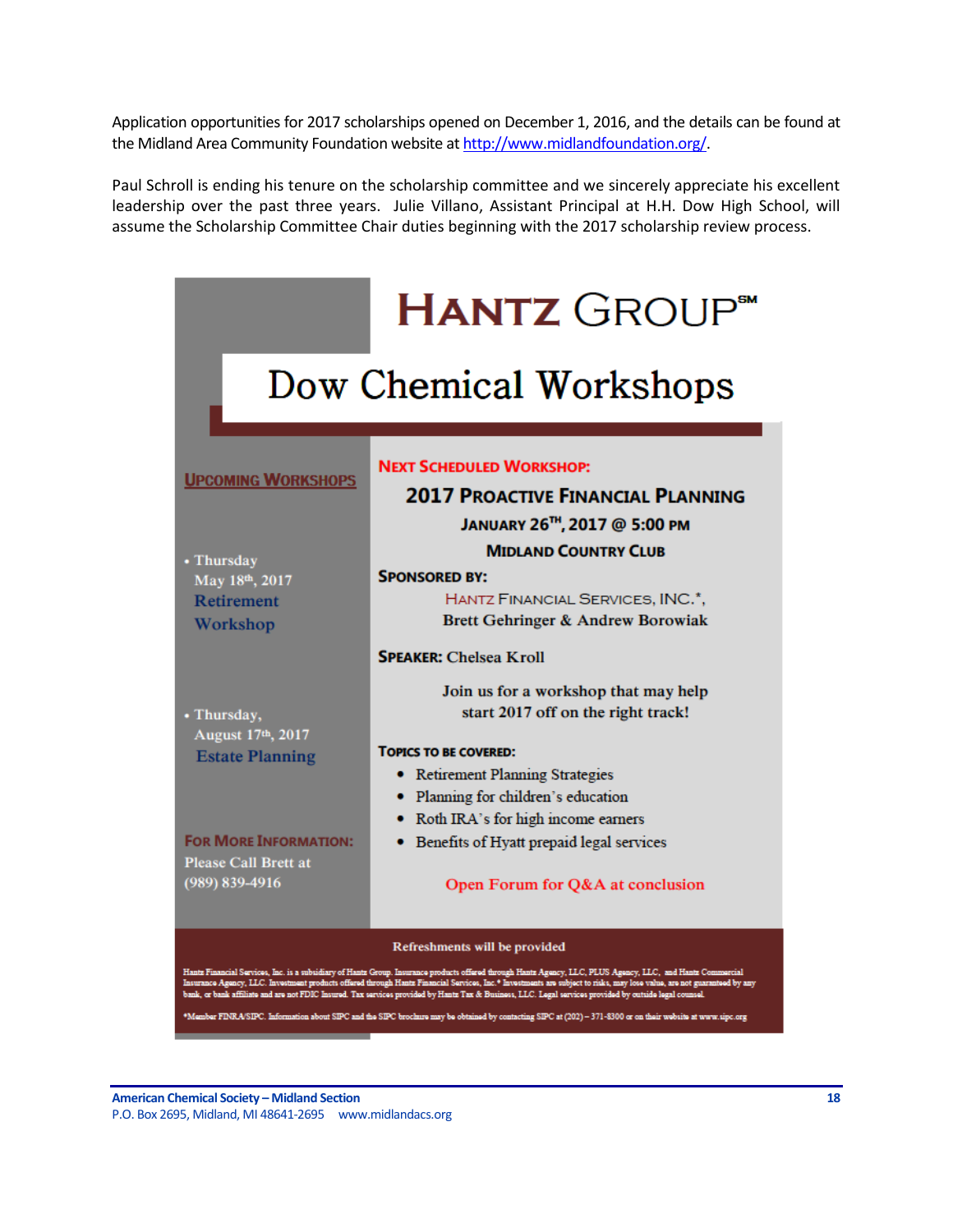# <span id="page-18-0"></span>**Planning for 2019 Midland Section Centennial Exhibit, Opportunities for ACS Member Involvement** *Wendell L. Dilling, Chair, Midland Section ACS Historical Exhibit Committee*

The Midland Section ACS Centennial Exhibit at the Herbert D. Doan Midland County History Center planned for 2019 is a very special occasion. It only happens once in a hundred years. Several Midland Section members have developed topics or have agreed to develop topics for this upcoming seven-month exhibit. Several other topics suggested by the planning committee need the help of additional members to develop them for the exhibit.

ACS members (present and past) who have or will develop topics and their topics are as follows:

- Bob Kohrman Formation of the Midland Section and the early years, 1919-1922. Herbert H. Dow and the Midland Section, 1898-1930. William J. Hale, the founding of the Midland Section, and Edgar C. Britton, 1876-1952. Lists of Section Chairs, Chair-Elects, Secretaries, Treasurers, Councilors, and Alternate Councilors, 1919-2019.
- Lee Smith, V.A. Stenger, F.K. Voci, and E.L. Warrick Some aspects of the history of the Midland Section, 1917-1994.
- Stan Klesney Some aspects of the history of the Midland Section, 1919-1976.
- Wendell Dilling History of the Fall Scientific Meeting, 1945-2019. Outstanding local section award plaques and trophies, 1973-2019.
- Thomas Lane Copy of January 7, 1952, issue of *Chem. Eng. News* (Edgar Britton on cover as ACS President).
- Steve Keinath and Vickie Langer History of *The Midland Chemist*, 1964-2019.
- Gina Malczewski History of Midland Section Outreach, Students, and Kids and Chemistry programs.

Several other topics are yet to be developed. The Exhibit Committee has identified the following topics that should be included in the exhibit and need the help of additional members to develop them:

- Midland Section members who have served as ACS President or National Directors or been candidates for those offices (partially developed, 1937-2009).
- Central Regional ACS Meetings hosted by the Midland Section (partially developed, 1982-1994).
- Midland Section National Chemistry Week Celebrations (partially developed, 1987-1991).
- Impact of early Midland Section leaders on Midland and the world.
- How Midland Section members made the world better by their inventions and discoveries as documented by their awards and patents.
- Selected Midland Section leader's stories and related artifacts.
- Other selected significant Midland Section events.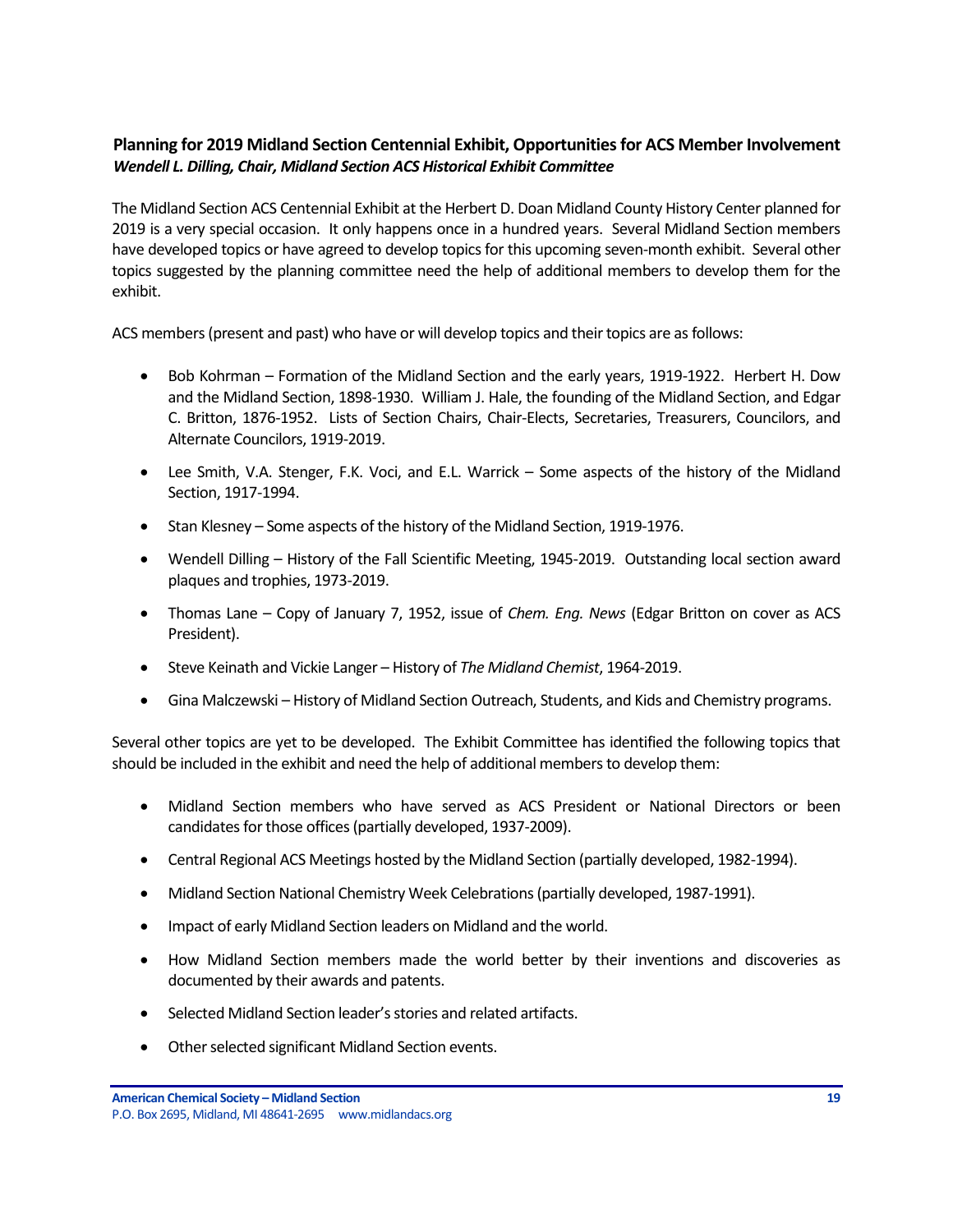- Photos of Midland Section officers, other members, and events.
- Original significant patents by Midland Section members.
- Other personal and Midland Section ACS awards or mementos.
- Notebook or personal journal excerpts about the Midland Section or technologies developed by Midland Section members.
- Other items related to Midland Section history in which you have a special interest.

Extensive archives of the Midland Section ACS are available in the Clarke Historical Library at Central Michigan University and are available for research.

Please contact the author [\(dilli1wl@cmich.edu](mailto:dilli1wl@cmich.edu) or 989-631-1621) with questions, or to volunteer for one or more of these topics.

# <span id="page-19-0"></span>**In Memoriam – Manson C. (Bud) Carpenter** *Steve Keinath, Co-Editor, The Midland Chemist*

Editor's note: Bud Carpenter's obituary as it appears here is reprinted, in part, from the December 15, 2016 issue of the *Midland Daily News*. Bud became a member of the American Chemical Society in 1950 and was a 66-year ACS member at the time of his passing.



Manson C. (Bud) Carpenter was born June 17, 1924 in Highland Park to Ruth (Mallory) and Manson C. Carpenter. He passed away Sunday, Dec. 11, 2016.

He served for three years in the U.S. Army during World War II, including a year in New Guinea and the Philippines campaign. Following the war, Carpenter graduated from the University of Michigan as a chemical engineer.

He then began a 37-year career with The Dow Chemical Co., holding a variety of positions in technical service and development, business and international

management, marketing communications and public relations. Although primarily based in Midland, he also worked in Ludington and overseas in the Netherlands. Carpenter retired as corporate director of communications.

His second career was as vice president/executive director of the Midland County Convention and Visitors Bureau. Carpenter shared his love of Midland's architectural and business highlights until retiring in 2001.

Concurrently, he had served his community through involvement with Midland County's Council on Aging, United Way, Community Foundation, Morning Rotary Club and Dow Chemical and Dow Corning's Community Advisory Panels.

In Carpenter's spare time, he managed to swim almost 10,000 miles at the Midland Community Center. He also enjoyed swimming and cross-country skiing at the family cottage on Crystal Lake in Benzie County.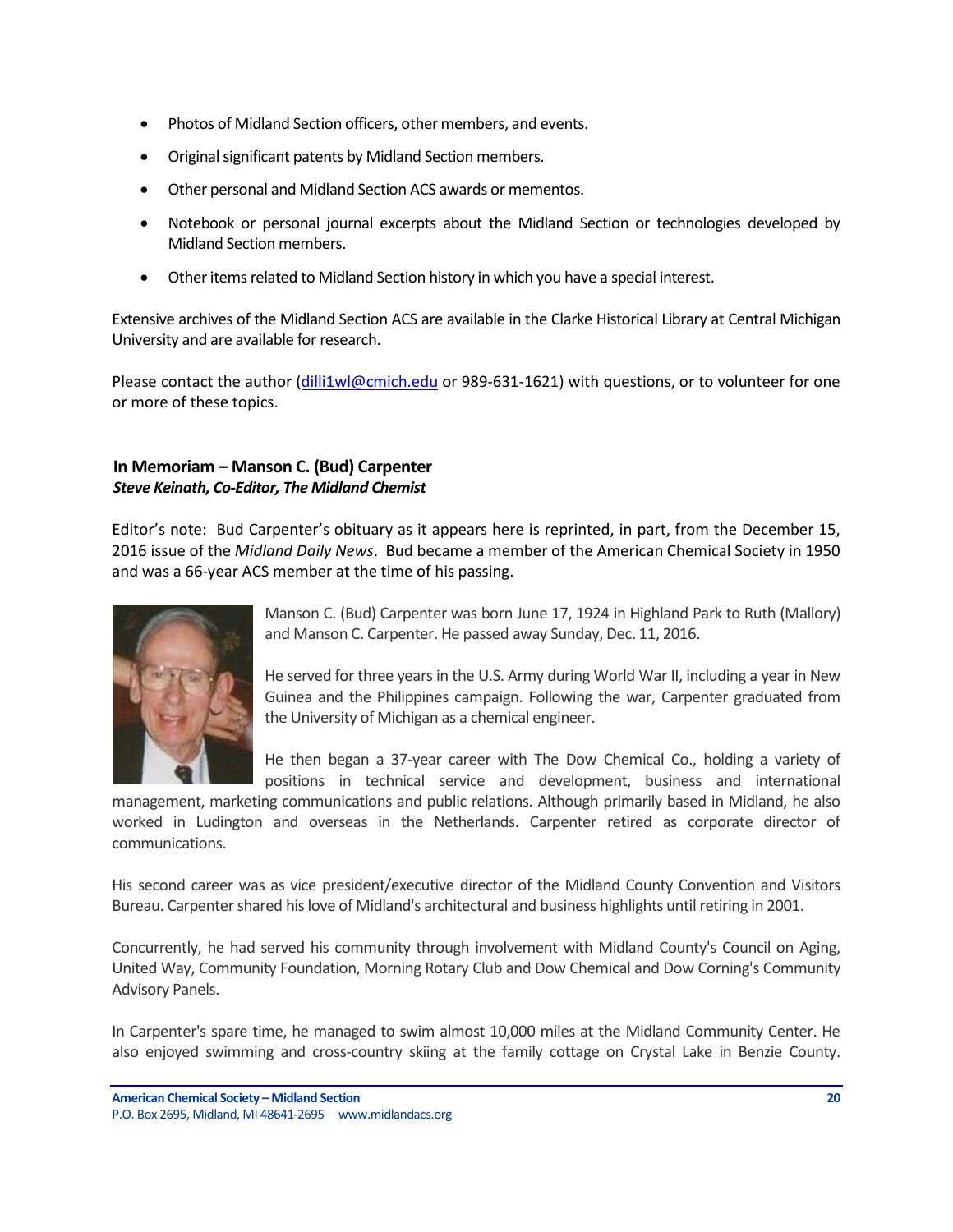Bud said, "Over many years, I have been blessed by the wonderful support, guidance and love from my three children, Chuck Carpenter, Carolyn Moats and Ruth Forrest, and my wife, Dorothy. That love and support extended with my grandchildren and great-grandchildren."

Carpenter was preceded in death by his parents and wife, Dorothy Brown Carpenter. He is survived by his sister, Frances McPherson; his children, Chuck (Sally) Carpenter, Dr. Carolyn Moats and Ruth Forrest; his grandchildren, Nick, Julia and Will Carpenter, Dr. Carrie (Ben) Geer, Ryan Moats, Luke (Annemarie) Forrest, Eliza Forrest, Alex (Lana) Forrest; and great-grandchildren, Lawrence, Madeline and Charlotte Geer, and Caitlin and Nick Forrest.

Bud also enjoyed his relationship with his many nieces and nephews, cousins and in-laws over the years. He is survived by brother-in-law, Paul Brown; and sisters-in-law, Jean Hanners, Lucille Stephenson, Sally Brown and Judy Brown.

Those wishing to make a memorial donation should direct it to either United Way of Midland County, 230 W. Main St., Midland, or the First United Methodist Church, 315 W. Larkin Street, Midland.

Visitation for Bud took place from 3:00 p.m. until a memorial service at 4:30 p.m., on Friday, Dec. 16, 2016 at Smith-Miner Funeral Home, 2700 W. Wackerly St., Midland, with the Rev. Dr. Jeff Maxwell officiating followed by military rights under the auspices of the U.S. Army and Midland County Veterans.

## <span id="page-20-0"></span>**List of Advertisers in this Issue**

Hantz Financial Services, Inc. .......................................................................................................................... Page 18

# <span id="page-20-1"></span>**Upcoming Dates, Events, and Other Updates**

- January 1 Application opportunities are open for 2017 Midland Section ACS scholarships. Details can be found at the Midland Area Community Foundation website at [http://www.midlandfoundation.org/.](http://www.midlandfoundation.org/) **Please note the February 28 deadline for submitting scholarship applications.**
- January 9 (7:00 9:00 PM) ACS Board meeting, MSU STEM Center, Midland (in person), or via a WebEx conference call connection a[t Midland Section WebEx Board Meeting,](https://dow.webex.com/dow/j.php?MTID=m5192f5d7ce51fdaec2255e2ab2643dc8) meeting number/access code: 718 550 008, phone number: 989-633-1166. **Please note the change of venue from MCFTA to MSU STEM Center.**
- January 26 (5:00 PM) Hantz Group Dow Chemical Workshop, *2017 Proactive Financial Planning*, Midland Country Club. Speaker: Chelsea Kroll. For more information, and to register for the workshop, please contact Brett Gehringer at 989-839-4916.
- February 1 **Deadline for National ACS Fellow nomination packages** to be sent to Diana Deese, Chair, Midland Section ACS Awards Committee. For more information or any questions, please contact Diana Deese a[t dkdeese@dow.com.](mailto:dkdeese@dow.com)
- February 6 (7:00 9:00 PM) ACS Board meeting, MCFTA Board Room (in person), or via a WebEx conference call connection a[t Midland Section WebEx Board Meeting,](https://dow.webex.com/dow/j.php?MTID=m5192f5d7ce51fdaec2255e2ab2643dc8) meeting number/access code: 718 550 008, phone number: 989-633-1166.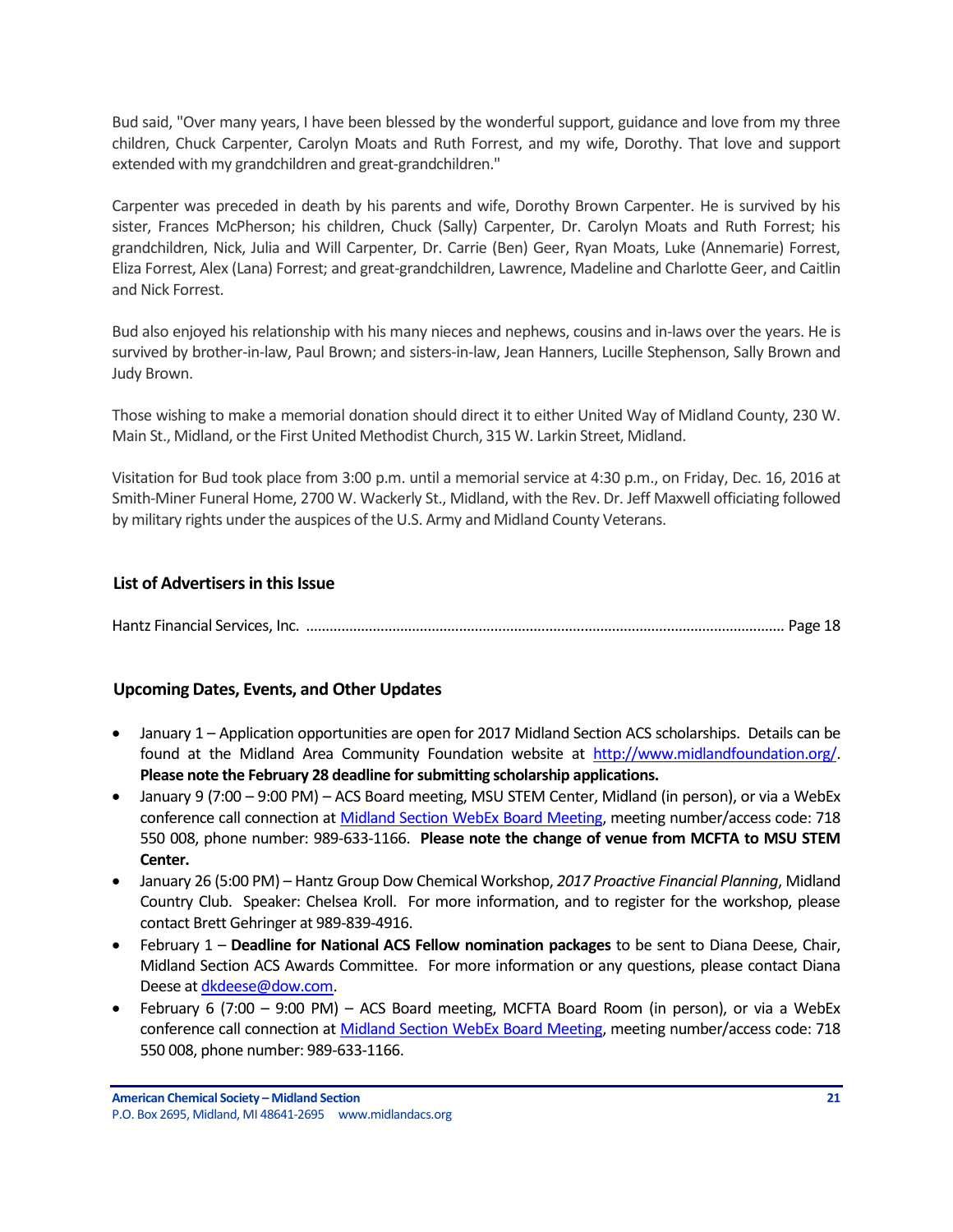- February 28 **Deadline for applications for 2017 Midland Section ACS scholarships.** Details can be found at the Midland Area Community Foundation website a[t http://www.midlandfoundation.org/.](http://www.midlandfoundation.org/)
- March 6 (7:00 9:00 PM) ACS Board meeting, MCFTA Board Room (in person), or via a WebEx conference call connection a[t Midland Section WebEx Board Meeting,](https://dow.webex.com/dow/j.php?MTID=m5192f5d7ce51fdaec2255e2ab2643dc8) meeting number/access code: 718 550 008, phone number: 989-633-1166.
- April 1 **Deadline for Midland Section ACS Spring Awards nominations** to honor outstanding educators, volunteers, and colleagues. For more information, contact Diana Deese, Midland Section ACS Awards Committee Chair, a[t dkdeese@dow.com](mailto:dkdeese@dow.com) or 989-636-9915.
- April 2-6 253rd ACS National Meeting & Exposition, San Francisco, CA. For more information, see <https://www.acs.org/content/acs/en/meetings/spring-2017.html>
- April 10 (7:00 9:00 PM) ACS Board meeting, Dow Science Building, Central Michigan University (in person), or via a WebEx conference call connection at Midland Section [WebEx Board Meeting,](https://dow.webex.com/dow/j.php?MTID=m5192f5d7ce51fdaec2255e2ab2643dc8) meeting number/access code: 718 550 008, phone number: 989-633-1166. **Please note the change of venue from MCFTA to CMU.**
- May 1 (7:00 9:00 PM) ACS Board meeting, MCFTA Board Room (in person), or via a WebEx conference call connection at [Midland Section WebEx Board Meeting,](https://dow.webex.com/dow/j.php?MTID=m5192f5d7ce51fdaec2255e2ab2643dc8) meeting number/access code: 718 550 008, phone number: 989-633-1166.
- May 3 (save the date, evening program) Midland Section ACS Spring Awards Banquet, Great Hall and Convention Center, 5121 Bay City Road, Midland. For more information, contact Diana Deese, Midland Section ACS Awards Committee Chair, a[t dkdeese@dow.com](mailto:dkdeese@dow.com) or 989-636-9915.
- June 5 (7:00 9:00 PM) ACS Board meeting, MCFTA Board Room (in person), or via a WebEx conference call connection at [Midland Section WebEx Board Meeting,](https://dow.webex.com/dow/j.php?MTID=m5192f5d7ce51fdaec2255e2ab2643dc8) meeting number/access code: 718 550 008, phone number: 989-633-1166.
- June 7-9 2017 Central Regional Meeting (CERM 2017), Detroit, MI. For more information, see [http://acscerm2017.org/.](http://acscerm2017.org/)
- August 7 (7:00 9:00 PM) ACS Board meeting, MCFTA Board Room (in person), or via a WebEx conference call connection a[t Midland Section WebEx Board Meeting,](https://dow.webex.com/dow/j.php?MTID=m5192f5d7ce51fdaec2255e2ab2643dc8) meeting number/access code: 718 550 008, phone number: 989-633-1166.
- August 20-24 254th ACS National Meeting & Exposition, Washington, DC. For more information, see [http://www.chemistryviews.org/details/event/2351921/254th\\_ACS\\_National\\_Meeting\\_\\_Exposition.html.](http://www.chemistryviews.org/details/event/2351921/254th_ACS_National_Meeting__Exposition.html)